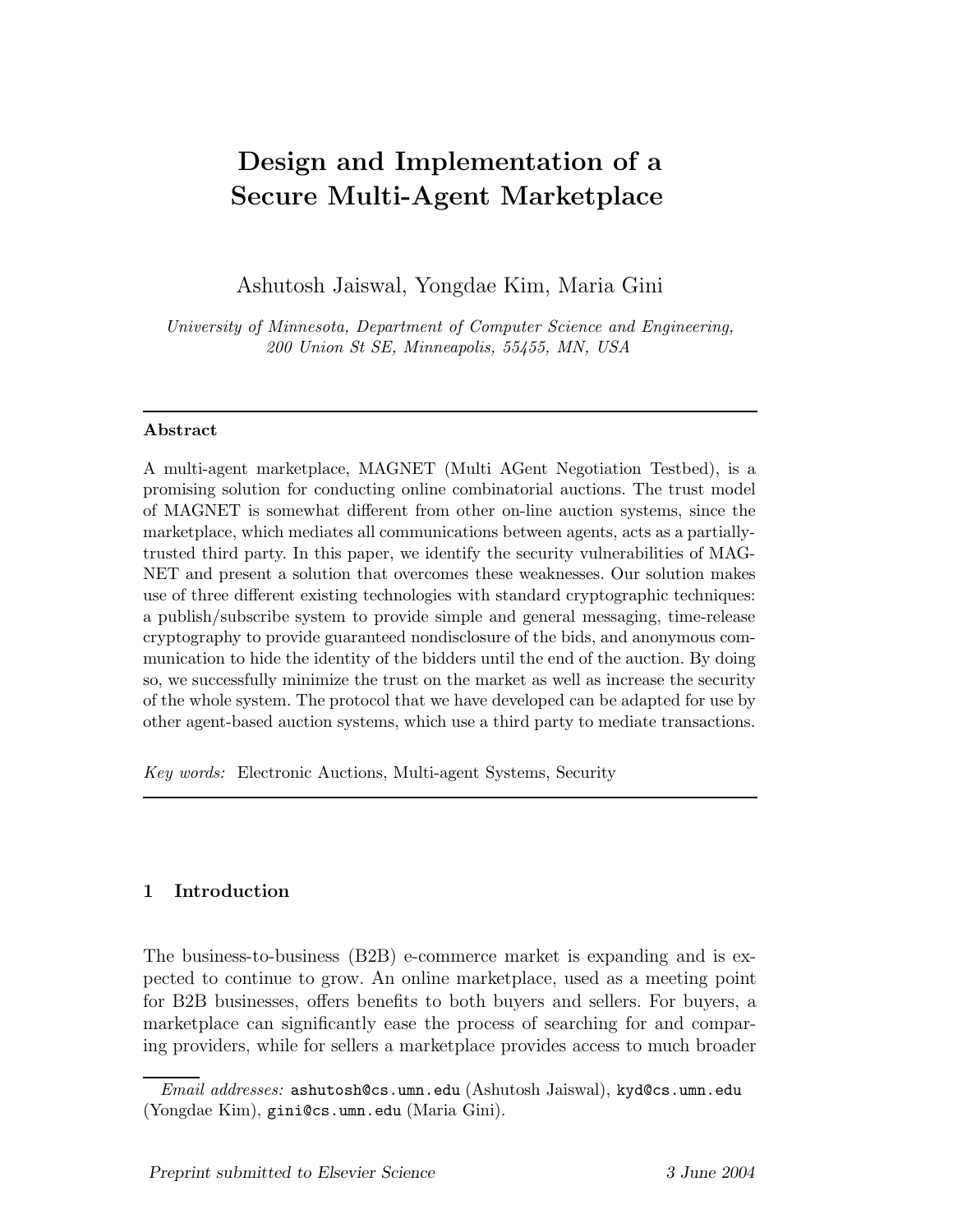customer bases [16]. Sellers and buyers can simplify their operations by making use of auction-based marketplaces. Such marketplaces can be automated using software agents to represent the parties involved in the auction. Agents can either make autonomous decisions or assist their owners in their decision making process.

The MAGNET architecture provides support for complex multi-agent interactions [5]. MAGNET agents participate in auctions that are reverse auctions, since the auctioneer pays instead of getting paid; first priced, since the bids selected are the lowest cost feasible combinations of bids; sealed bid, since the auctioneer is the only one who sees the bids; and combinatorial, since bids can include multiple tasks with a single price for the combination. A multi-agent marketplace as MAGNET can thus effectively be used for carrying out contracting activities required for B2B transactions. However, in the absence of a secure architecture, its utilization in the real world has remained elusive.

Like most research projects, when the original MAGNET system was designed, security was not a major concern. However, as the system has evolved, it has become clear to us that in order for MAGNET to be used in real-world networks, a security architecture needs to be in place. Specifically, the security weaknesses of the original MAGNET design are in lack of secrecy of bids, non-repudiation, early bid opening, and bid manipulation. Such problems are quite common in auction systems. What makes MAGNET different from other auction systems is the presence of a trusted third party, the market, which acts both as a boon and a bane for security.

The presence of the market poses a unique challenge, that of ensuring the sanctity of the trust endowed in it. We came to realize that by ensuring this trust in the market we could overcome most of the existing security problems in MAGNET. Our solution is achieved by some modifications to the market architecture itself. The major modification is the use of a publish/subscribe system by the market to notify the agents about its actions. By cross-checking the actions taken by the market, other agents can ensure that the market is acting properly. Thus our notion of trust is dependent on the vigilance of other agents. In a similar manner, we can ensure that other agents are acting in a proper manner.

This paper is organized as follows. In Section 2 we examine the existing design of MAGNET and the resulting vulnerabilities. In Section 3 we present the security assumptions for MAGNET. We outline the proposed protocol in Section 4. In Section 5 we analyze the efficiency and security of the protocol that we presented. Implementation of the proposed protocol is discussed in Section 6. We compare our work with existing methods in Section 7. Finally, in Section 8 we present conclusions and talk about future work.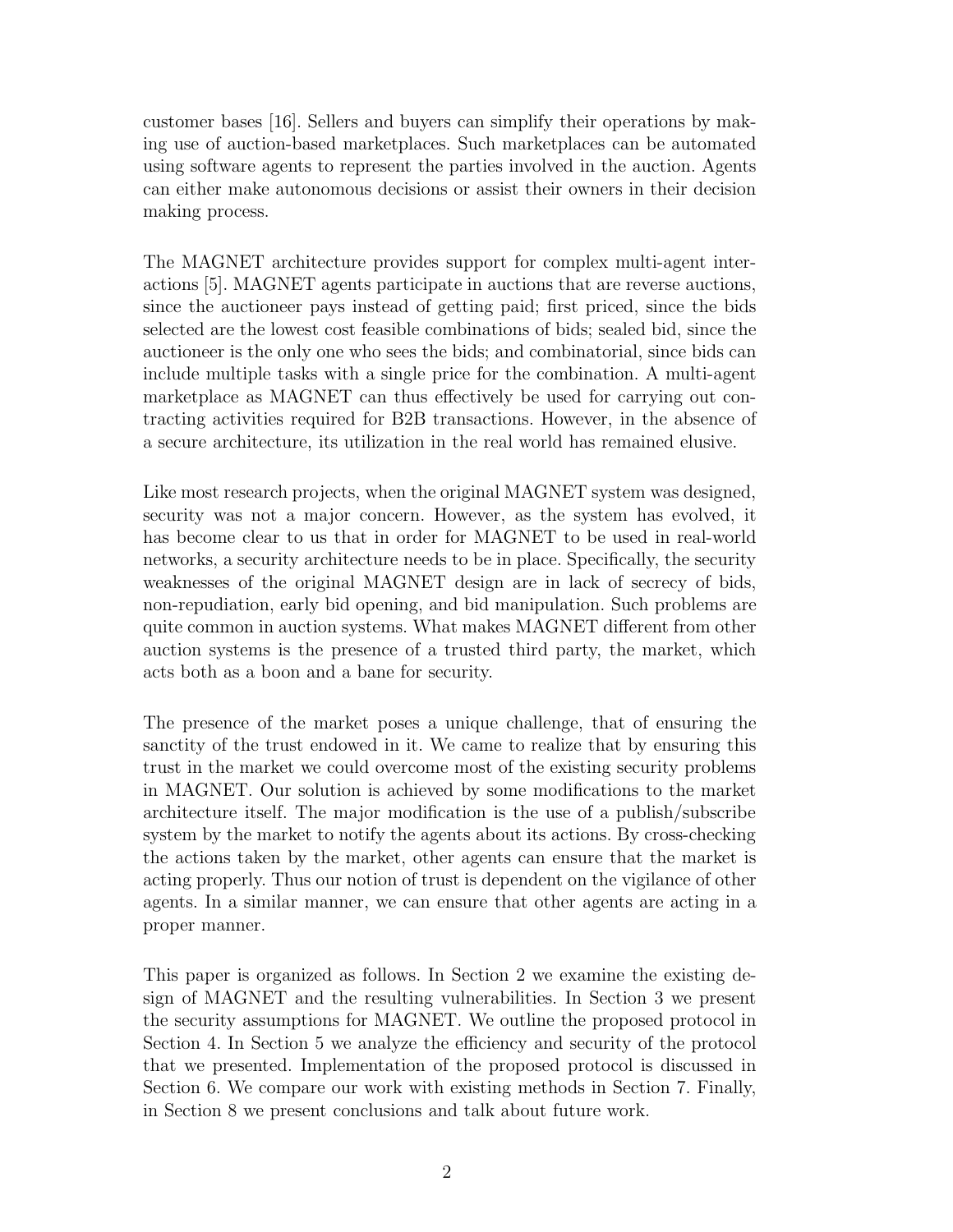## 2 MAGNET and its Vulnerabilities

The motivation for coming up with a security model for MAGNET is to make it usable on public networks without compromising the data exchanged on it. MAGNET provides support for a variety of types of transactions, from simple buying and selling of goods and services to complex multi-agent negotiation of contracts with temporal and precedence constraints [5]. However, if such a system is to be used for carrying out transactions in a commercial enterprise world, it is imperative to have a reasonable security mechanism. This section reviews the current architecture of MAGNET and the potential vulnerabilities it poses.

## 2.1 Current Architecture

The current MAGNET architecture is composed of multiple agents and the market. The agents are self-interested agents, which attempt to gain the greatest possible profits from their endeavors. An agent can take one of two different roles: customer or supplier. A *customer agent* has to fulfill a set of tasks, and does so by soliciting help from supplier agents. An agent can act at the same time as customer in a negotiation and as supplier in another. The market is the meeting point for the agents, and the place which mediates all communications between agents. To accomplish its goal, the customer agent generates a plan, which is a collection of tasks with time and precedence constraints, and submits through the market one or more Requests For Quotes (RFQs) to suppliers. Any supplier agent who wants to bid will respond with bids. The customer agent after receiving the bids decides which bids, if any, to accept. Finally the winning supplier agents execute the tasks included in their winning bids [6]. Following is a more detailed description of these steps.

#### 2.1.1 Planning

In this phase the customer agent selects a market which specializes in the types of product or service categories necessary to accomplish its goals. The agent then comes up with a plan which would fulfill its goal. While coming up with the plan, the customer agent takes into account the value of its goal, which in general is time-dependent, the component tasks needed, and their precedence and time constraints. Based on the plan, the agent generates one or more RFQs and forwards them to the market.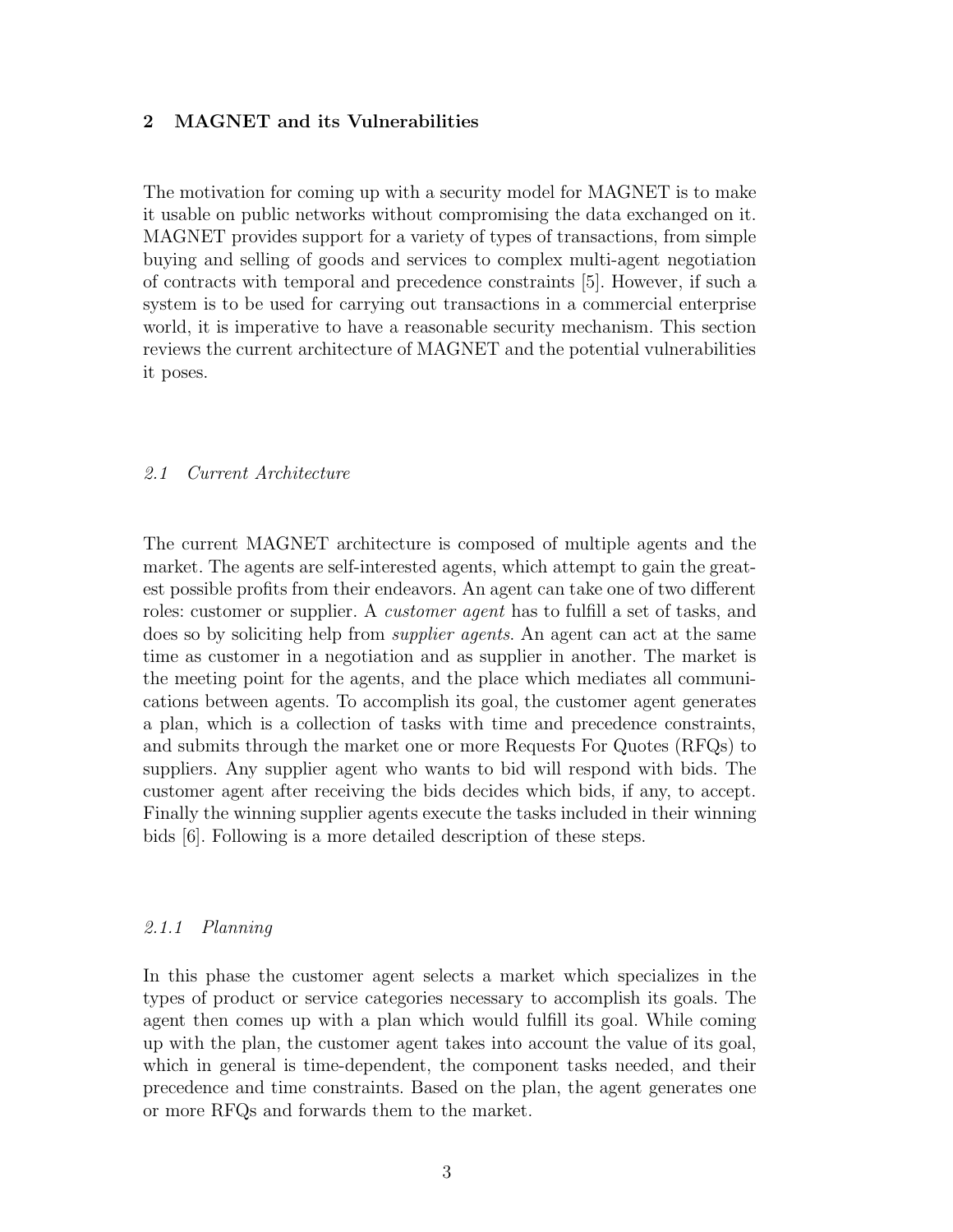## 2.1.2 Bidding

In this phase the market sends out notifications to the associated supplier agents about the availability of a new RFQ. Supplier agents then contact the market and obtain the RFQ. Any supplier agent interested in the RFQ, can formulate a bid in response to the RFQ. The supplier agent then forwards the bid to the market for validation and delivery to the customer agent. The market can hold the bids until the deadline of the auction is reached, or forward them right away to the customer agent. On receipt of bids, the customer agent evaluates them and selects one or more bids, which fulfill its plan. The customer agent then sends out a bid acceptance notice to the respective supplier agents through the market. The market keeps a record of the bid acceptance and notifies the winning supplier agents of their bid acceptance.

# 2.1.3 Execution

During the execution phase, each supplier agent works on the tasks which the customer agent had approved in the previous phase, while the customer agent monitors the execution of these tasks. The customer agent can also re-plan and issue a new RFQ if the plan execution does not proceed according to its expectations. Once the supplier agent is done executing the plan, it notifies the customer agent. The customer agent then makes a payment (or a payment commitment) to the supplier agent. This payment is recorded by the market as well. The protocol is illustrated in Figure 1.

Currently the planning and bidding phase of the MAGNET system have been implemented, however, the execution phase has not been implemented. Hence in this paper we will consider only the first two stages of the protocol.

## 2.2 Vulnerabilities

The original design of MAGNET had not considered security issues. This leads to the vulnerabilities described below.

## 2.2.1 Secrecy of the bids

In a sealed bid auction, it is necessary that the bids are opened only after the end of the auction. The timing of the disclosure of the bid information is important. The MAGNET system is primarily designed to carry out first price, private, sealed bid, reverse, combinatorial auctions. To avoid collusion, it is necessary that the bid data from a supplier agent is not available to other supplier agents. In addition, MAGNET can be utilized for carrying out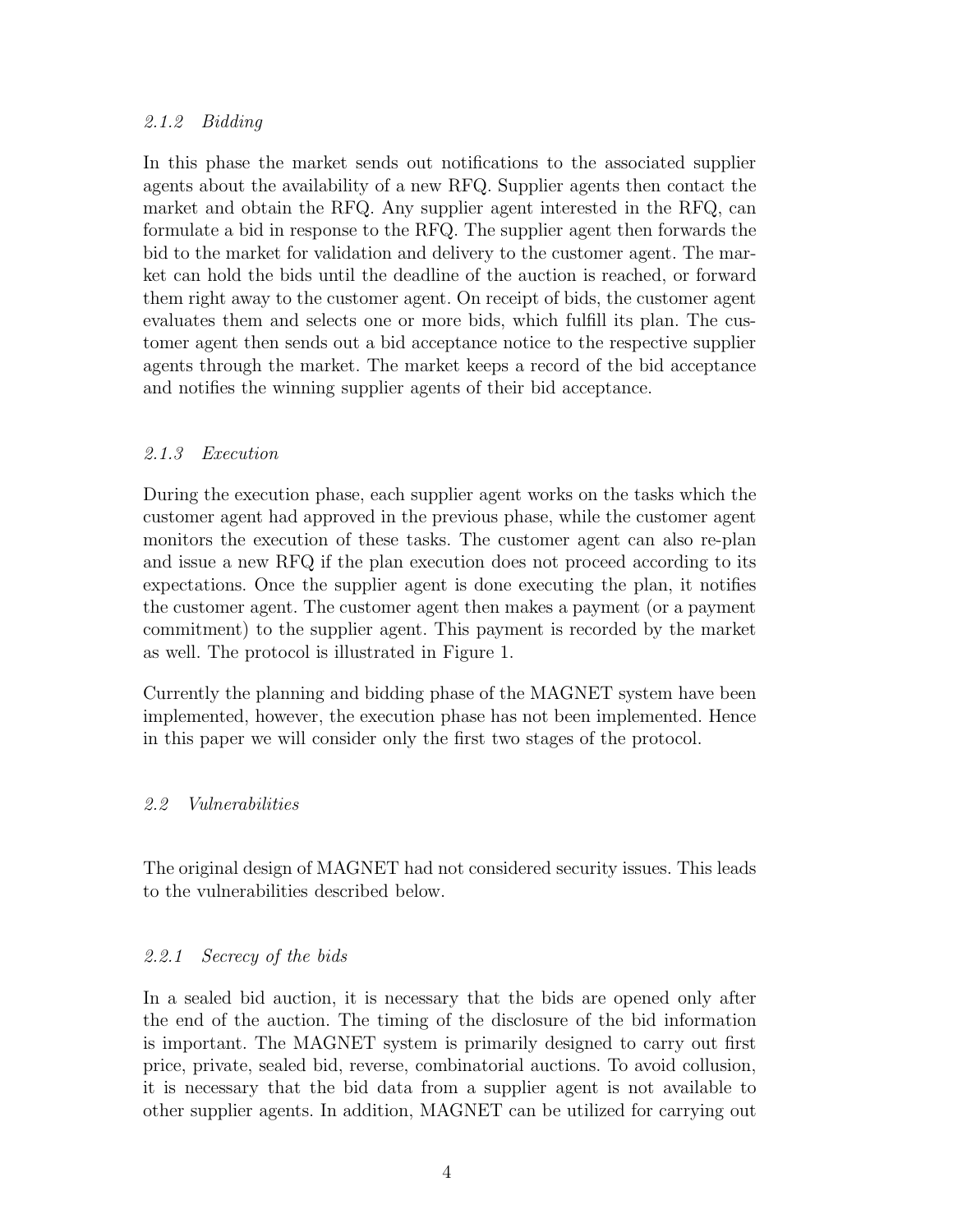a public auction as well. In such a case it is imperative that the bid data is not made available, even to the customer agent before the closing time of auction. In the current system, the customer agent receives all the bids through the market. In addition none of the communication in MAGNET uses encryption of any kind at present. Thus both the customer and the market (as well as any eavesdropper) have access to the bid data before the close of the auction.

## 2.2.2 Authentication

As pointed out in the earlier section, communications between agents in MAG-NET do not use any kind of encryption. Thus it is possible for an eavesdropper to intercept the communication between the parties involved in an auction and modify its content. There are no means for assuring the suppliers that the RFQs they received were actually sent by the customer agent they claim to come from. At the same time the customer agent has no means of determining if the bid was actually submitted by the supplier agent, which the bid states it originates from.

## 2.2.3 Non-repudiation

Closely related to the problem of authentication is the issue of non-repudiation. In MAGNET, if the winning supplier agent declines to go ahead with the contract, there is no means of proving that it was indeed that agent who submitted and won the bid. Similarly, agents can repudiate any other communication, if this suits their purposes.

# 2.2.4 Prior opening of bids

As discussed before, the bids submitted should not be opened before the end of the auction period. MAGNET does not require that bids are not opened early, but early opening creates opportunities for counter speculation [4]. Also, an insider in the market can open and inform its collaborators of the contents of any bid. In MAGNET, the customer agent and the market both have access to all the bids before the end of the auction. If the customer decides to collude with a supplier agent, it would be harming itself, as it might lose out on a potentially better bid (see 3). However, the market can always collaborate with a supplier and give it available information pertaining to other bids. The collaborating supplier agent can thus modify its own bid to gain a competitive advantage over other agents. Thus we need a mechanism to prevent early opening of bids.

Furthermore, the information about the bidder itself can be important information to other bidders. Therefore, it is also necessary to have some kind of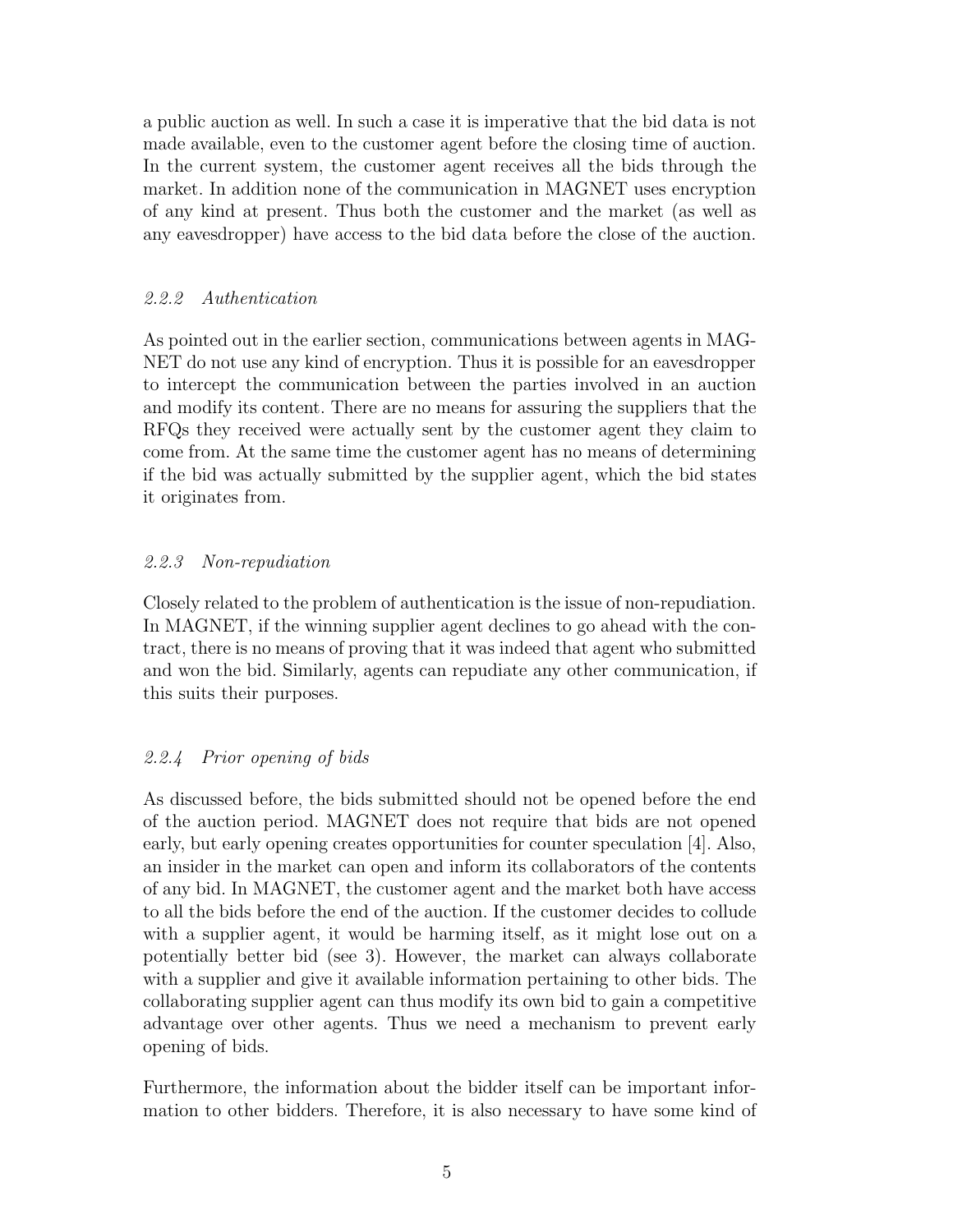anonymization mechanism which would make it impossible to determine the originator of a message.

# 2.2.5 Manipulation of closing time

In an auction system it is possible that an insider might manipulate the closing time of an auction in order to exclude some bids from the auction. In MAGNET, the customer is free to ignore any of the bids received, but it cannot extend the closing time of the auction without issuing a new RFQ. The market can, however, prevent bids sent out by suppliers from getting to the customer agent. It can also convey the closing time differently by modifying the RFQs on their way to the suppliers.

# 2.2.6 Fairness

At times an important security requirement of an auction system is fairness. In order to maintain trust in the auction system, it is necessary that the bidders be assured that their bids were given fair treatment before deciding the winning bidder. Authentication and non-repudiation are important to ensure the supplier agents their bids are transmitted to the customer agent without any modification, and to ensure the customer agents their RFQs are delivered intact to the suppliers. Since the auctions in MAGNET are private, fairness in winner determination is not an issue. Hence our solution will not address this problem.

# 2.2.7 Fault tolerance

Some of the above mentioned problems can be caused just because of a failure of the auction service or bidding process. In case of MAGNET, either the failure of the customer agent or the market can be responsible for the failure of the auction process. This, strictly speaking, is not a security hole but a problem which might lead to other security problems. We plan on addressing this issue in the future.

# 3 Security Assumptions

The current architecture, despite its security vulnerabilities, is an example of a unique approach to multi-agent interactions. In earlier multi-agent systems, agents communicated and contracted with each other directly. In most cases these negotiations were complicated by an environment in which there is no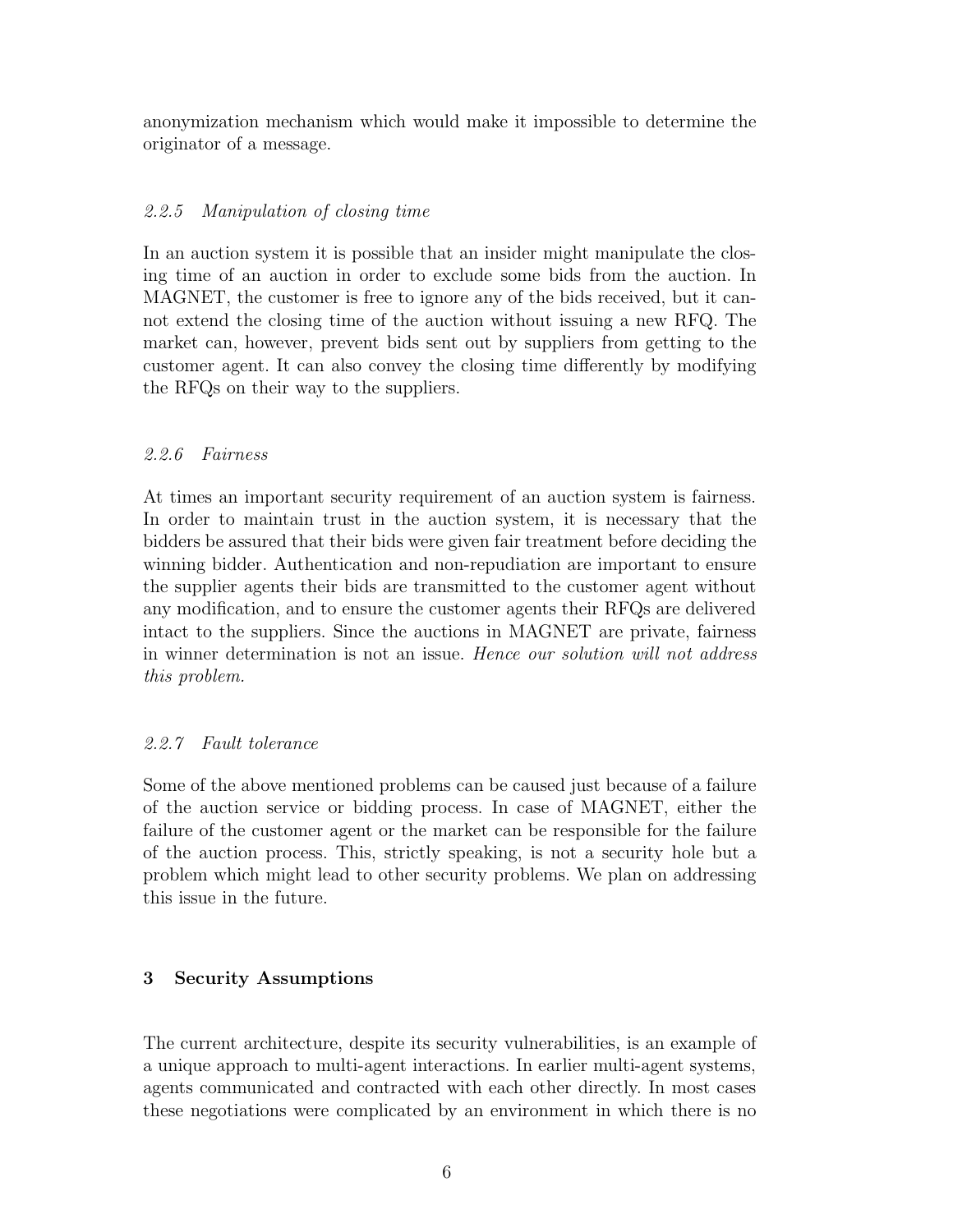mutual trust between the agents. MAGNET makes use of a trusted third party, the market, which is utilized by the agents to carry out all the transactions. Thus agents can utilize their resources towards plan execution and bidding, instead of negotiating in a chaotic manner. The main trust assumptions for the market are:

- It is responsible for conveying the RFQs from the customer agent to the interested supplier agents. It is also responsible for communicating the bids from the supplier agent back to the customer agent.
- It acts as a record keeper by keeping records of all the transactions and movement of RFQs and bids that take place through it. In case of dispute, the market will act as an arbitrator using the saved records.
- It is responsible for aggregating statistical data from the auctions and making them available to interested parties at a later period of time. These data may include average duration of tasks, average costs, reputation of suppliers, etc. We assume that this statistical aggregation is performed correctly by the market. How to do this fairly and securely is one of our future concerns.

The customer agent is responsible for initiating negotiations in the manner described earlier. We assume that the customer agent will not collude with any of the supplier agents, since this will defeat the purpose of conducting an auction. In such case, the customer would be only wasting time and resources in trying to contract through MAGNET (besides paying any fee that might be charged by the market for its services). Agents wishing to do so (possibly because of a preferred business relationship) can always communicate directly with each other but outside the MAGNET system. We assume that the customer agent communicates with the supplier agents only through the market and vice-versa. This assumption is necessary to ensure that avenues for customer-supplier collusion are discouraged and reduced. Furthermore, the market will keep records of all transactions being conducted which can be used to ensure non-repudiation. This assumption becomes especially important in case MAGNET is utilized for conducting a public auction.

## 4 Proposed Architecture

#### 4.1 Building Blocks

Before we explain details of the protocol, we briefly introduce the notation used in this paper: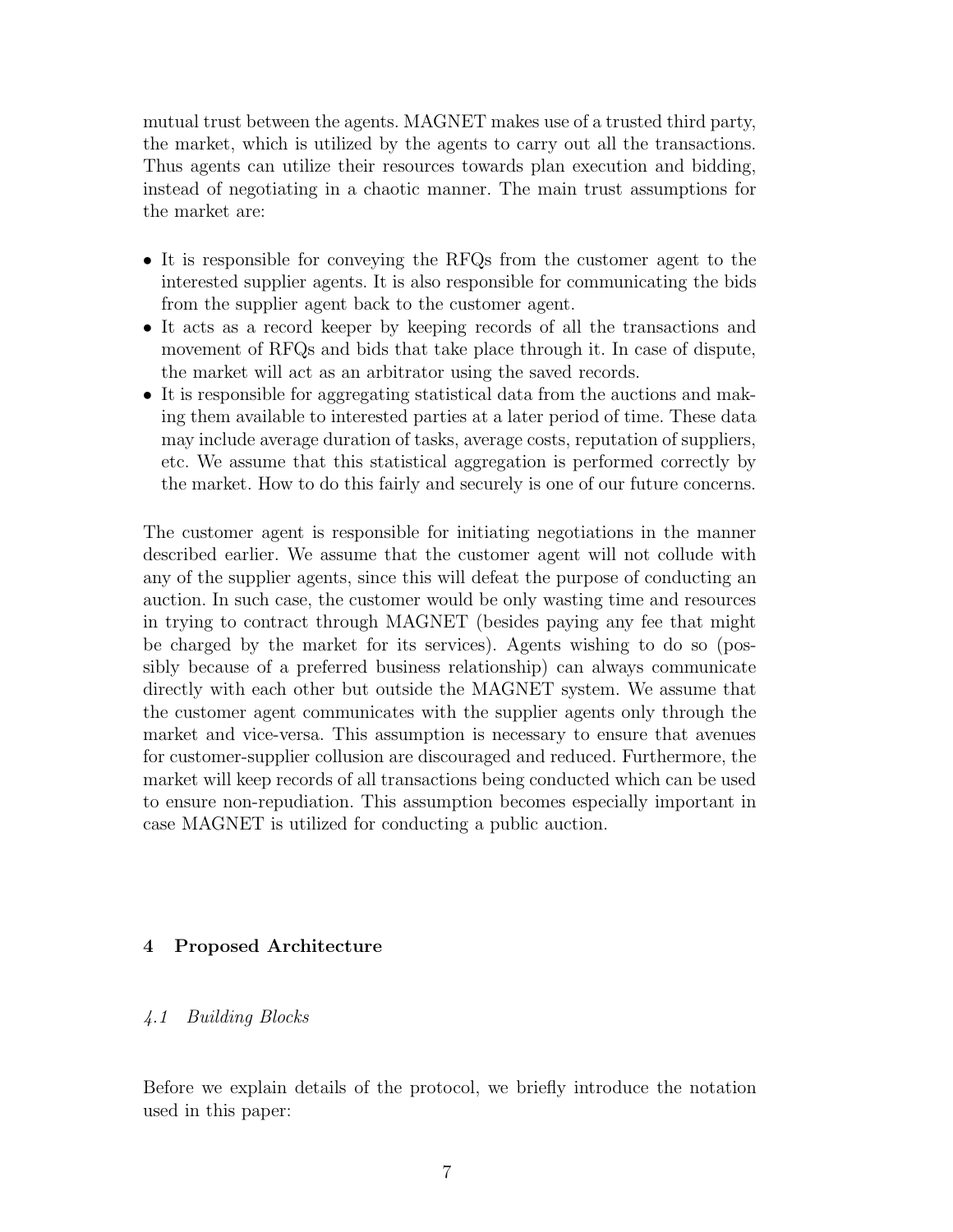|                  | $PK_c$ Public-key of a customer C                     |
|------------------|-------------------------------------------------------|
| $SK_c$           | Secret-key of a customer ${\cal C}$                   |
| $K_a$            | Symmetric-key $\boldsymbol{a}$                        |
| $\boldsymbol{m}$ | Message                                               |
|                  | $E_{PK_c}(m)$ Public key encryption of m using $PK_c$ |
|                  | $D_{SK_c}(m)$ Public key decryption of m using $SK_c$ |
| $S_{SK_c}(m)$    | Signature of message $m$ using $SK_c$                 |
| TE(m)            | Time-release encryption of $m$                        |
| hash(m)          | Hash of $m$                                           |
| Published(m)     | Publishing of $m$                                     |

We now briefly introduce three key techniques used in our solution.

#### 4.1.1 Publish/subscribe systems

One of the major components that we use in our protocol is a publish/subscribe system. In such a system, publishers can publish messages under certain topics. Subscribers can subscribe to topics of their interest and are notified of new postings under those topics, which they can then examine. Topics can be classified hierarchically and the message content defined in a way deemed suitable by the users. Such systems minimize message duplication. They have the added benefit of allowing anonymous postings by publishers and subscribers [22]. In our proposed architecture the market hosts such a publish/subscribe system, to which both the customer and supplier agents have access. All published messages are signed by the originator, which can be verified by the agents accessing them.

#### 4.1.2 Time-lock puzzles

Another cryptographic technique which we utilize is timed-release cryptography, also known as time-lock puzzles [21]. These methods provide a way of encrypting a message such that no one can decrypt the message until a substantial amount of time has elapsed. Good time-lock puzzles prevent the use of parallel algorithms for decryption. Assume  $A$  wants to encrypt a message m with a time-lock puzzle for a period of  $T$  seconds. A picks at random two large primes p, q and computes  $n = pq$ ,  $\phi(n) = (p-1)(q-1)$ . She then computes  $t = TS$  where S is the number of squarings modulo n per second that can be performed by the solver. Then  $A$  picks a long random key  $k$  for some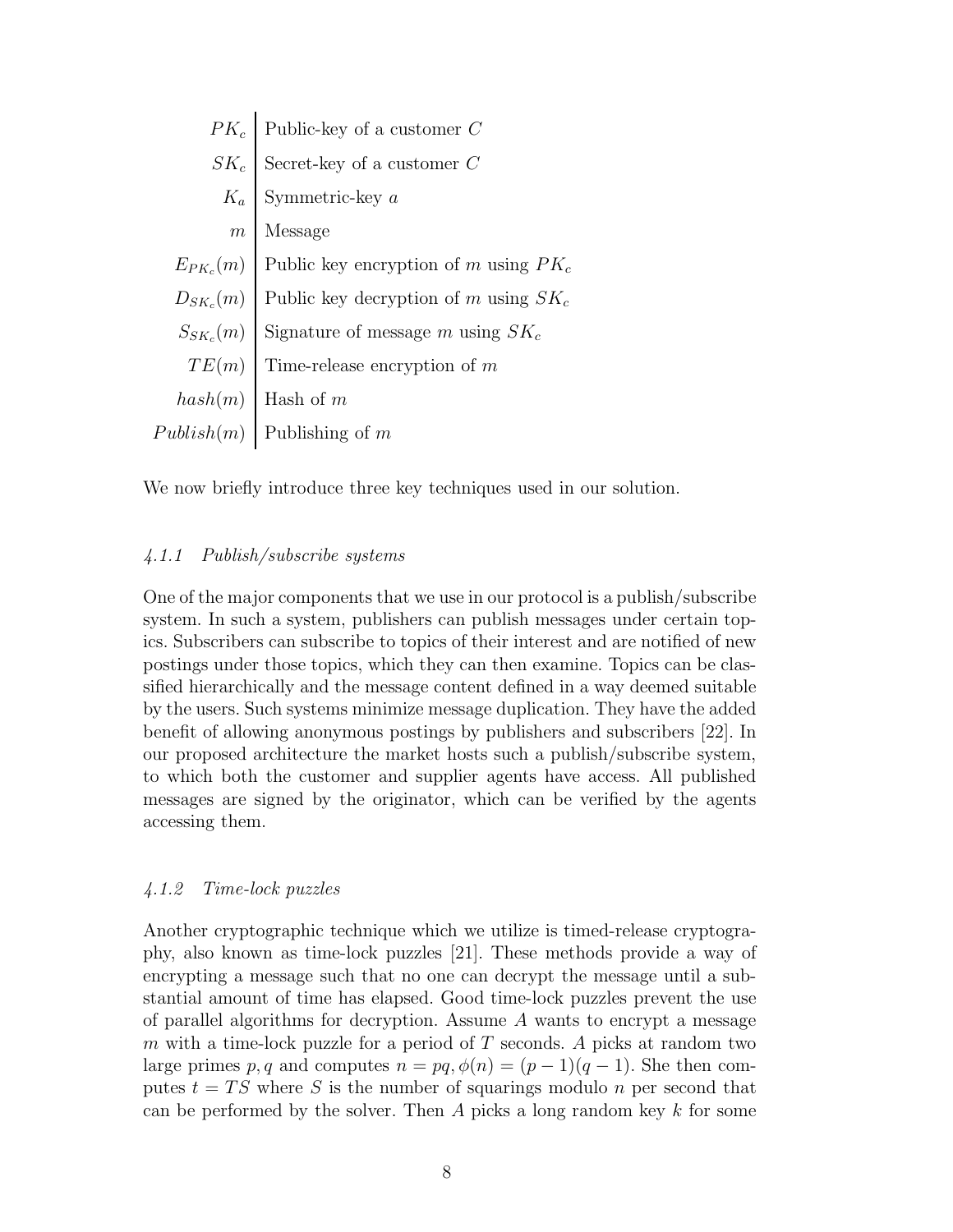secure symmetric encryption scheme and encrypts  $m$  using  $k$ . Let us call the resulting cipher-text  $C_m$ . She then computes  $C_k = k + a^{2^t} \mod n$  for some random  $a, 1 \lt a \lt n$ . Since A knows  $\phi(n)$ , she can do this efficiently. The time-lock puzzle will contain  $(n, a, t, C_k, C_m)$ . In order to extract m anybody would need to compute  $a^{2^t}$  and the only way to do this without knowing  $\phi(n)$ is to perform  $t$  sequential squarings. The time delay ensured by this solution is not absolute real time, but some time period which depends on the CPU power of the solver.

#### 4.1.3 Communication anonymizer

In absence of an anonymization technology, it becomes easy for an outsider, as well as an insider, to associate bids to the bidder. This may not be an important requirement in certain auctions, but in MAGNET this is necessary to reduce and discourage market-supplier collusion and to make the supplier's bid unlinkable until the end of auction. A peer-to-peer (P2P) anonymizing network like Tarzan [10] can be used for this purpose. Tarzan achieves its anonymity with layered encryption and multi-hop routing. First, a host running an application that wants anonymity chooses a group of hosts to form a path through the network. Next, this source-routing host establishes a tunnel using these hosts, which includes the distribution of session keys. Finally, it routes data packets through this tunnel. The end point of this tunnel is a Network Address Translator (NAT). This NAT bridges the hosts in Tarzan and the hosts that are not aware of Tarzan. Similarly, the NAT receives the response packets from the outside hosts and reroutes them back through this tunnel. Selection of the NAT from amongst the peers is done at random. In our protocol all the communication between the suppliers and the market is anonymized using a P2P network created by the suppliers.

#### 4.2 Securing MAGNET

Based on the requirements mentioned before we now propose the following architecture to enhance the security of the MAGNET system. We outline our protocol into the following phases: contracting, planning, bidding, auction close, and winner determination. Fig 2 illustrates the protocol in detail.

#### 4.2.1 Planning

The customer sends a signed RFQ to the market for publishing.

$$
Customer \xrightarrow{S_{SK_c}(RFQ)} Market
$$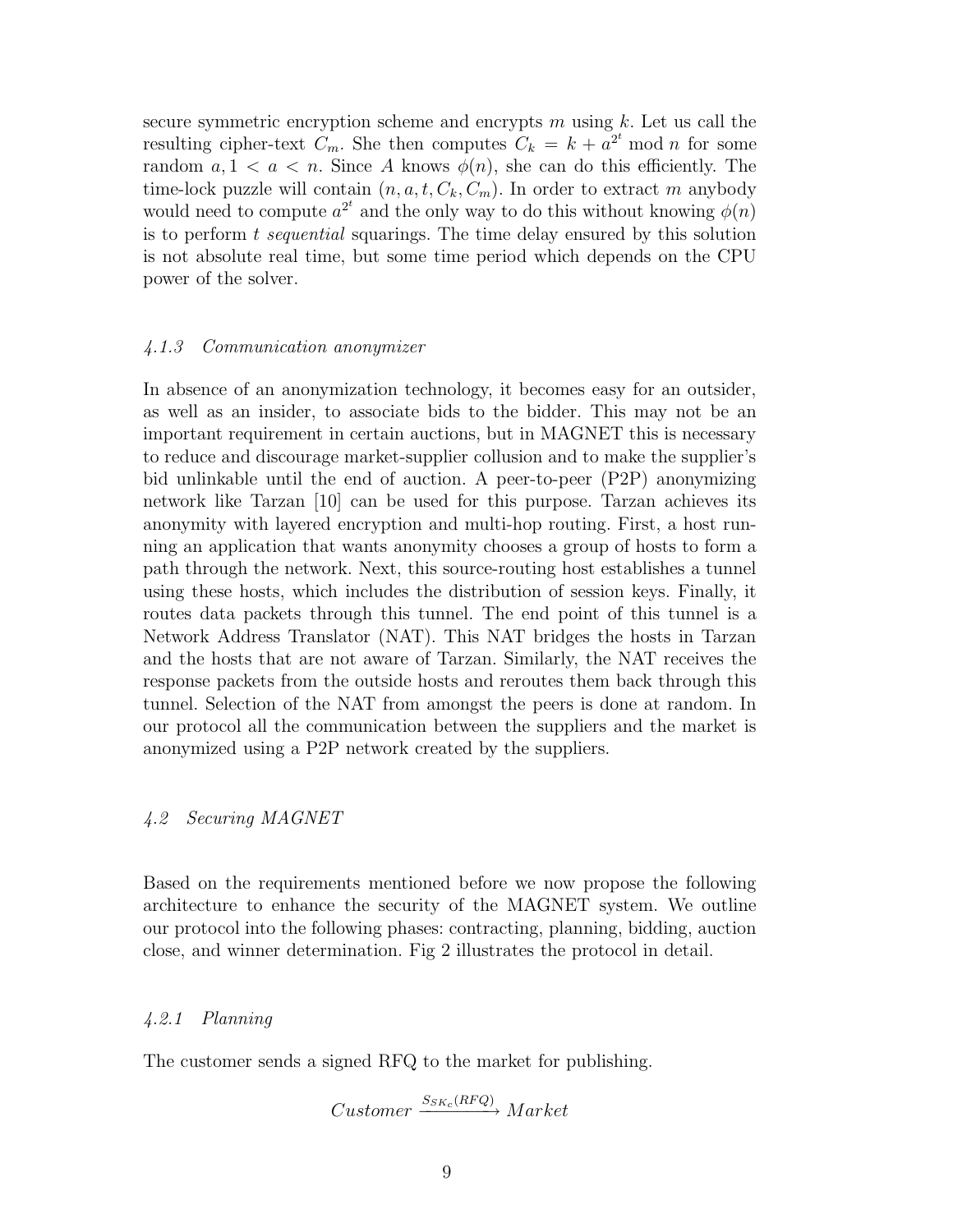## 4.2.2 Bidding

The supplier receives the RFQ through the publish/subscribe system. If interested, it generates a bid-message comprising of three parts:

- (1) General Information  $(GI)$ : consists of the RFQ number and a sufficiently long random number,  $(RFQ\#, r)$ .
- (2) Auction-session key: a symmetric session key,  $K_a$ .
- (3) Bid data: consists of the price quoted by the supplier, the list of tasks, the time-line for plan completion, GI, and supplier's public-certificate.

It then signs and encrypts the message and sends it to the market:

$$
Market \xleftarrow{\textcolor{blue}{[(RFQ\#,r),TE\{E_{PK_c}(K_a)\},E_{K_a}\{S_{SK_s}(Bid)\}]}}{Supplier}
$$

For all the bid-messages received by the market, it publishes  $(RFQ#,(r,hash(M)))$ on the publish-subscribe system, where  $M$  is the bid-message sent by a supplier to the market. The supplier can also check the publish/subscribe system and verify that its bid was actually received and displayed by the market. The customer can then retrieve the bids from the publish/subscribe system. However, it cannot access the bid data unless it decrypts the time-release cryptography. Since the exact timing of a time-lock puzzle is difficult to determine [21], the supplier agent would construct a puzzle that would take the customer longer than the auction deadline to solve.

## 4.2.3 Auction close

Once the auction closes the suppliers would release  $K_a$  to the market in an encrypted form, along with the customer's copy:

$$
Market \xleftarrow{E_{PK_m}\{SK_s(K_a,r)\}, E_{PK_c}\{SK_s(K_a,r)\}} \text{Supplier}
$$

The market would then pass on the customer's portion of the encrypted key:

$$
Customer \xleftarrow{E_{PKc}\{SK_s(K_a,r)\}} Market
$$

This individual encryption is necessary so that no one except for the market and the customer can decrypt the bids.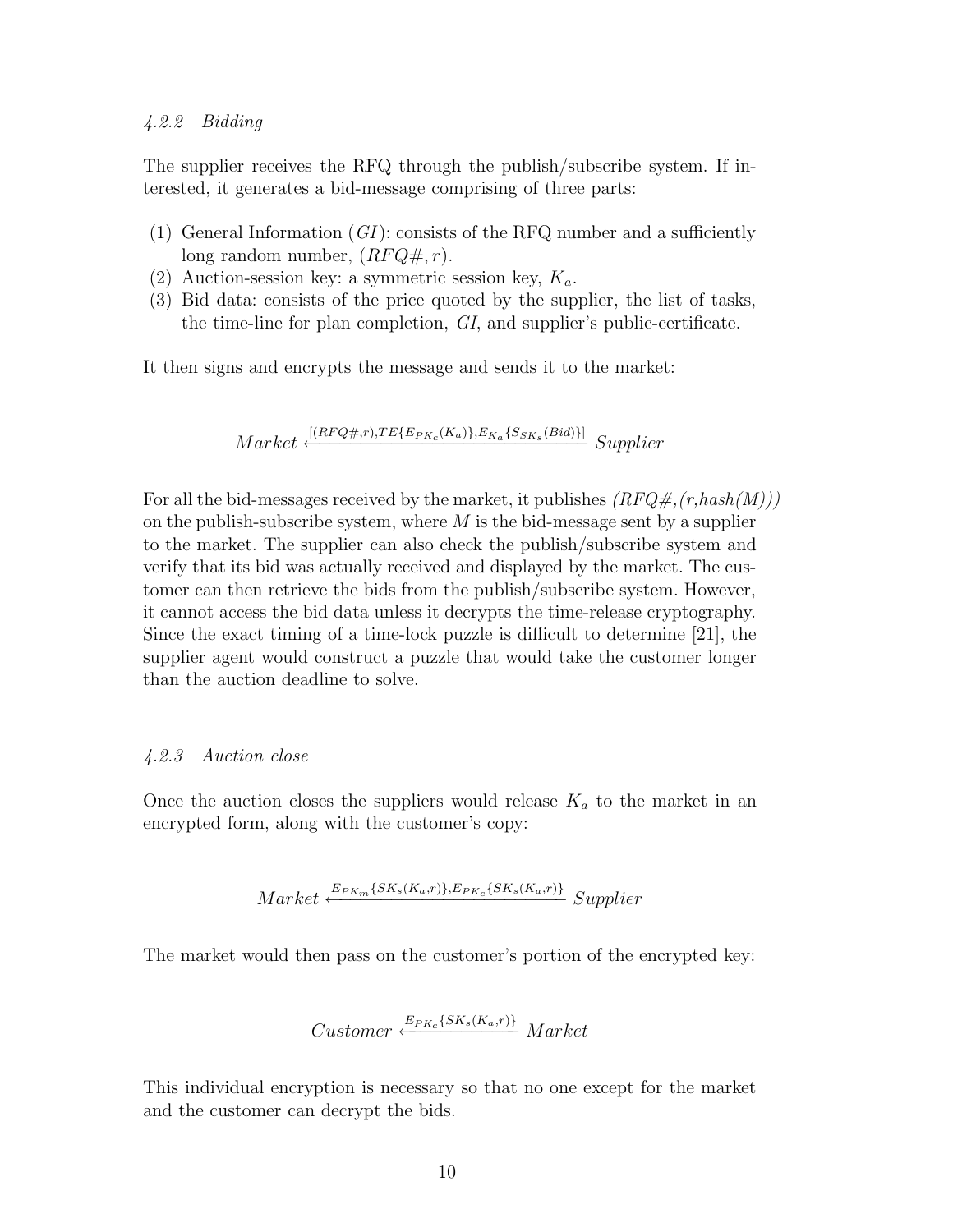### 4.2.4 Winner determination

The customer agent uses various algorithms to determine the winner from the bids it has received [2, 3]. From the suppliers' certificates embedded in the bids, it can use statistical data to assist in the winner determination process. Once the winner has been determined, it would use the market's white-board to notify the suppliers about this.

$$
Customer \xrightarrow{S_{SK_c}(RFQ\#,r_{winner})} Market
$$

Once the market publishes this result on the publish/subscribe system any supplier can check to see if it is the winner. The customer agent can do a cross-verification by examining the publish/subscribe system, in order to deter any wrong doing on market's behalf. The market can then carry out statistical aggregation by decrypting the bids using their respective auction-session keys.

## 5 Analysis

## 5.1 Efficiency

The protocol that we have proposed follows the original message exchange mechanism as closely as possible to avoid a major redesign of the existing system. However, by utilizing a publish/subscribe system, the need for acknowledgment generation for each message has been eliminated. The suppliers and the customers can independently verify the data received by the other party, in an asynchronous manner, thus leading to better utilization of their resources. Using an anonymization layer can add some delay in message propagation, but the benefits are significantly higher.

Encryption and decryption of data is usually the most computationally intensive task in a security protocol. We have tried to minimize the encryption of messages whenever possible. Thus, instead of encrypting the entire third section with time-release cryptography mechanism, we introduced a second section, since encrypting and decrypting  $K_a$  is computationally cheaper because of the smaller size of the data. The most computationally intensive task in our protocol is time-release decryption. However, this step is not needed as long as the customer waits for the auction to close and the supplier releases the auction-session key  $K_a$ .

Our motivation behind using a time-lock puzzle is mostly as a deterrent to prior opening of the bids and is not meant to impose a computational penalty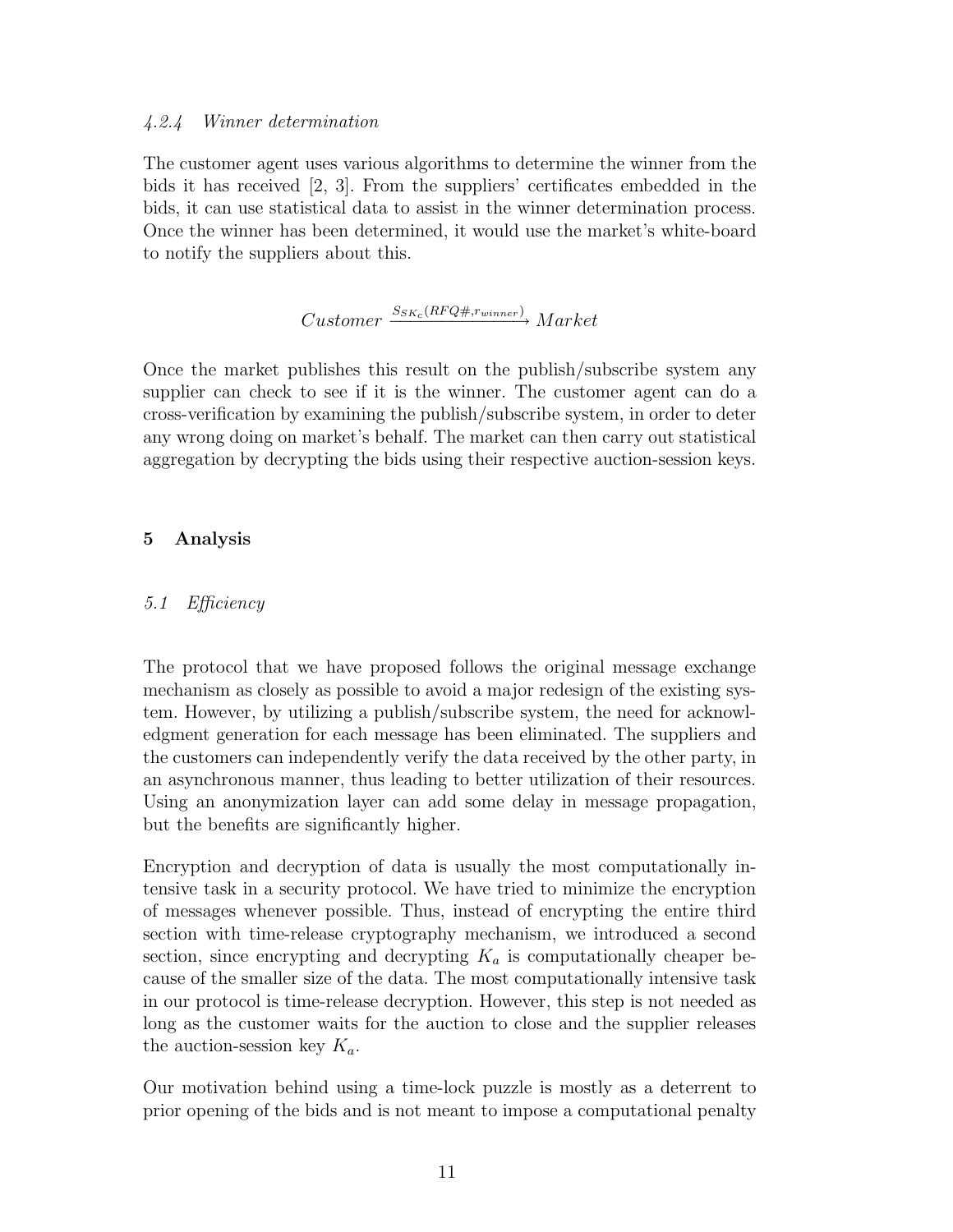on the customer. However, in case the supplier fails to provide  $K_a$  (e.g. the supplier comes under a Denial of Service attack, or it refuses to send the key on purpose), the customer can proceed with time-lock decryption. In such a case, if the customer faces a resource crunch, it can seek the market's help in decrypting it. The market is likely to have more computing power than the customer or the supplier agents, since it provides the auction infrastructure, and thus can offer its resources for decryption to the customer. However, even after decrypting the time-lock puzzle the market would not be able to get to  $K_a$  since it will be encrypted by customer's public key  $PK_c$  (for the same reason, anyone who intercepts the bid cannot get to the bid data). Thus the customer can safely shift the burden of time-lock decryption on the market, if required.

We have tried to come up with a practical value of S for different clock speeds of a present day processor (Intel Pentium 4), which is presented in Fig 3. The processors that we tested with range in clock speeds of 1.2 GHz to 2.4 GHz. From these values we have determined corresponding values of  $t = TS$  for a single day (86400s) shown in Fig 4. The software setup for the systems used to carry out the tests are the same as described in section 6.4.

# 5.2 Security

Our security architecture overcomes the vulnerabilities in the existing MAG-NET system, and, at the same time, it tries to enhance the basic trusted third party model. We overcome the problem of secrecy of bids and the identity of the bidder by employing cryptographic techniques of anonymization and public-key encryption and decryption. By employing a time-release cryptography mechanism, we ensure that the bids are not accessible by any agent until the close of the auction.

We try to ensure the trusted third party model in MAGNET by including additional safeguards. By requiring that the market publishes all the data received from customers and suppliers on the publish/subscribe system, we enable cross verification of the data by the opposite party. The copies of the messages published by the market can be used to ensure non-repudiation in situations where the sender refuses to acknowledge an action.

Since the RFQs are publicly available for verification, it is difficult for the market to manipulate the closing time of the bids without being noticed by the customer. By making the market post the data related to all the bids received, we also ensure that it does not purposefully reject any messages.

As discussed before, prior opening of the bids is a form of collusion existing in current auction systems. By not making the auction session-key (and the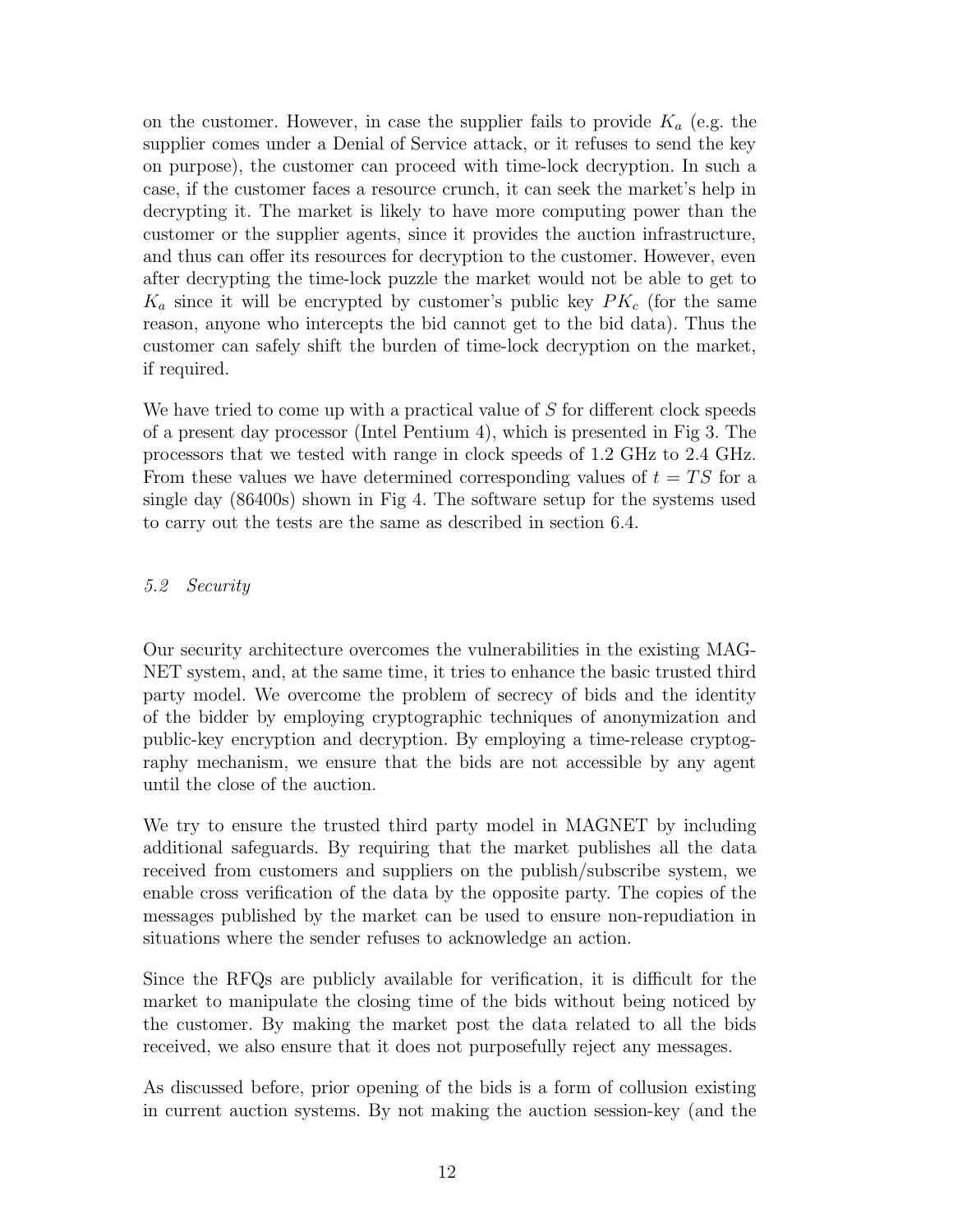resulting bid data which it encloses) immediately available to the market, we limit the market-supplier collusion. There could still be a collusion between the market and a supplier, but the market would be able to provide bid data only for the supplier agents who are already colluding with it. In absence of bid data for all the suppliers, a market-supplier collusion would not be useful. A collusion between all the suppliers and market would be similar to collusion between all the suppliers. This, as we discussed earlier, is beyond the scope of our current effort. The only visible information prior to decryption of the bid is the  $RFQ\neq$  and the random number  $(r)$  generated by the supplier. By enclosing the public certificate of the supplier with the remainder of the bid data, we ensure that the identities of the supplier agents are not known to the customer or the market before the end of the auction. However, once the auction is closed, the customer agent can use the information about the suppliers' identity to make its decision based on past statistical data.

The proposed solution leaves room for a Denial-of-Service (DOS) attack. An attacker can always send junk bids through the anonymous channel without providing its keys after auction close (section 4.2.3). The customer (or the market) would need to solve all the time-lock puzzles to obtain bids and to provide non-repudiation of the bidder, which might be a waste of resources if the resulting bids are junk. This problem arises due to our policy of protecting the bidder's identity until the auction close. In other words, our current mechanism does not have the ability to check if the bidder is authorized to bid in the auction. Even though MAGNET follows the open auction model, we need to have some kind of access control mechanism to provide non-repudiation. One way to address this issue is to use group signatures [11]. If the bid message is signed using a group signature, it is guaranteed that the bidder is a member of the group as long as the signature is verifiable. If the solution of the time lock puzzle results in a meaningless bid, the group manager can "open" the group signature to trace the actual signer. If the market plays the role of the group manager, this opens up the possibility of market-supplier collusion. The market can open the signature prior to closing, and the bidder information can be released to other suppliers. This can be overcome by designating an independent trusted third party as the group manager. However a more elegant solution would be the use of "time release group signature" where the signature can be verified immediately, while the "open" operation can be allowed only after solving the time lock puzzle. Unfortunately, at the time of writing of this paper, there is no such practical signature mechanism in existence.

## 6 Implementation

The current implementation is done using C functions for the customer, supplier, and the market to carry out the requisite encryption and decryption op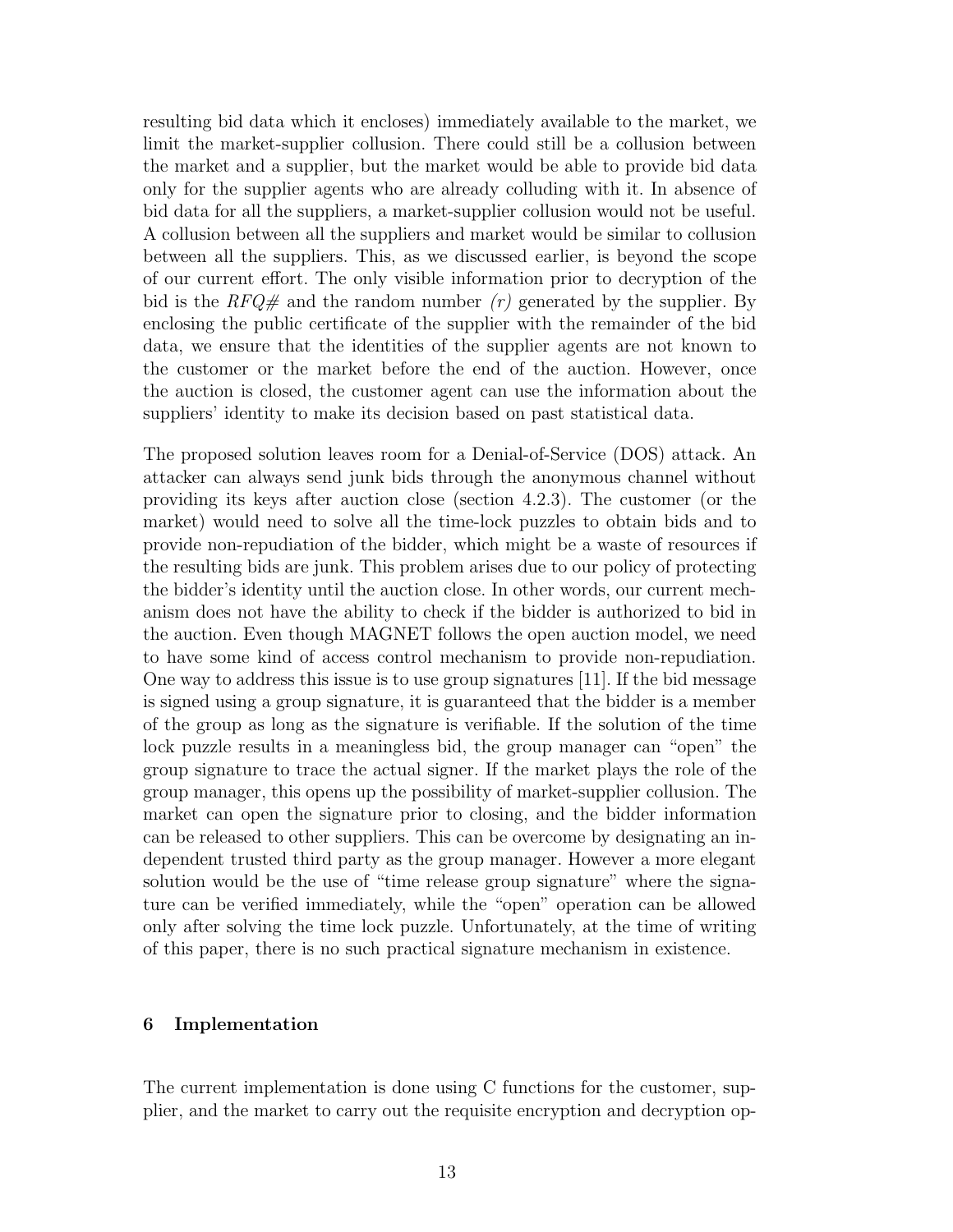erations. These functions currently read the data which need to be processed from a file, carry out the requisite operations, and then write the resulting data back to a different file. These files can then be sent over to other agents using any suitable protocol like HTTP, SMTP, SOAP etc. Since not all the MAGNET's components are in place at the moment, such an approach leaves space for a seamless future integration with the resulting complete system. Following is a description of the functions that are implemented and how they relate to the proposed protocol.

## 6.1 Customer

The customer needs to read a RFQ, sign it with its key, and then output the signed message for transportation to the market. Later when it receives the bids from the suppliers, it needs to decrypt these bids and decide a winner from amongst them. In the end it needs to notify the market and suppliers about the winners, if there is any.

All this functionality has been implemented in the form of functions which read the RFQ from a file (which will be outputted from the RFQ generation functions of MAGNET), sign it with the customer's private key and then write out the signed RFQ back to a file. Similarly these functions provide the ability to read the encrypted bid from a file, decrypt it using the session key read in from another file (which is obtained only after an auction closes) and write out the decrypted bid to another file. Once the winner is determined, the RFQ number and the random number obtained from the winning supplier is concatenated and written to a file in order to be transported to the market.

# 6.2 Market

The market's responsibility is to publish and record all the messages that it obtains from the customers and the suppliers, so that other entities in the system can verify them. It also needs to be able to carry out time lock decryption on behalf of the customer in case it becomes necessary to do so.

The market can use these functions to verify the signature on the RFQ obtained from the customer. Once the RFQ is verified, it writes out the original signed RFQ to a file, which can be read by suppliers. The functionality of a publish/subscribe system has not been implemented yet owing to the absence of an actual market. It should be easy to create a web-service to carry out this functionality in future. The market can also verify a supplier's signature on a bid, create a hashed version of the bid, concatenated with the RFQ and supplier information and write it to a file to be used for future verification. In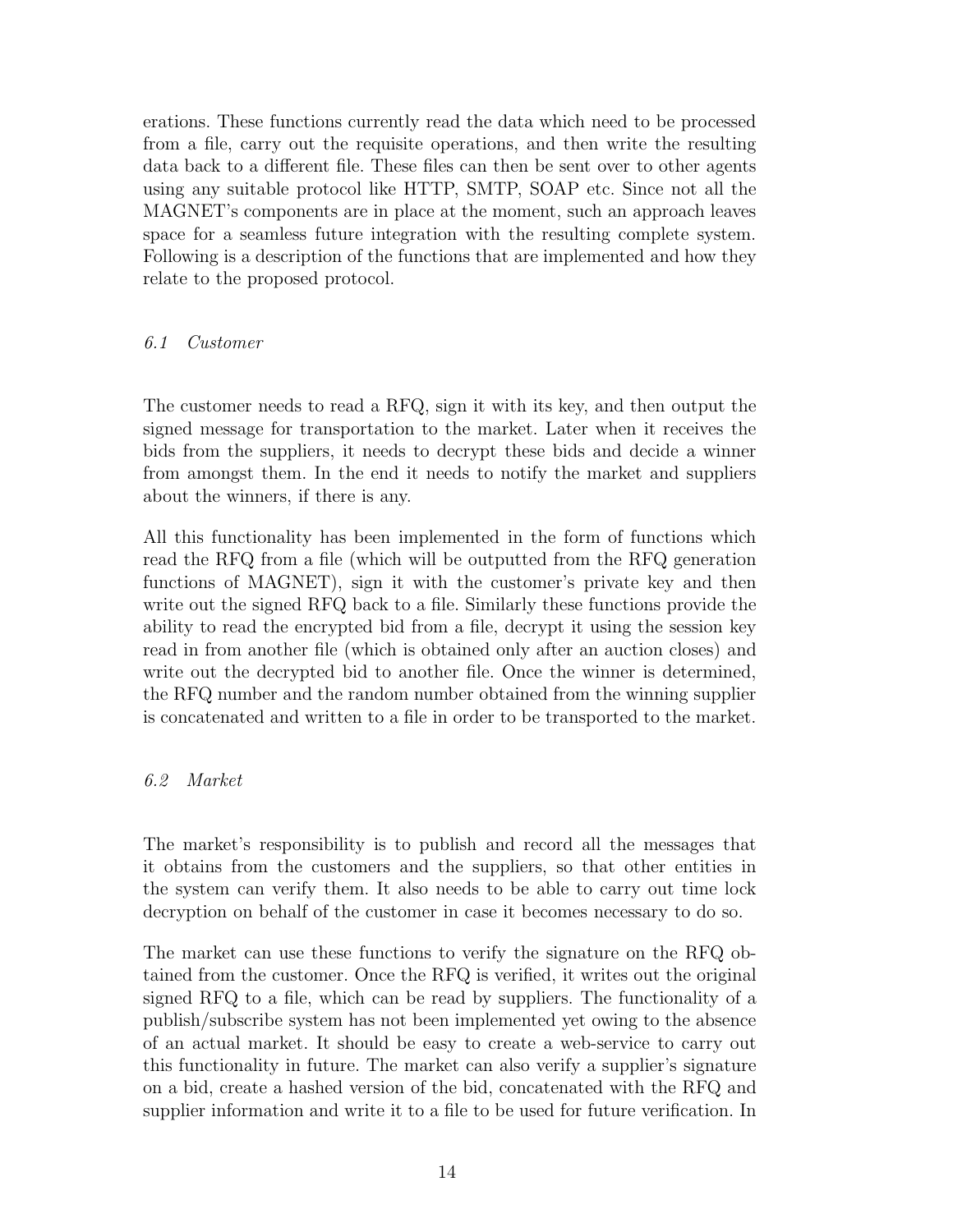presence of a publish/subscribe system, this information could be published on it.

After the close of an auction the supplier would release the session key used to encrypt the bids. The market can decrypt the message encrypted using its public key to obtain the session key, and also pass the same message to the customer, who can decrypt it using its own private key. Once the session key is obtained the market can decrypt the bid and store the information for future use to a file. On obtaining the winner notification from the customer, the market can verify customer's signature, store the information for future use, and pass the information to the supplier.

# 6.3 Supplier

The supplier needs to be able to verify and read a RFQ. After it has obtained the information from the RFQ it can generate a bid in response to the RFQ. This bid will be encrypted using a session key generated by the supplier, which in turn needs to be time-lock encrypted and then public key encrypted for the customer. It also needs to be able to verify the winner information to determine if it is the winner.

The supplier functions for RFQ and winner verification are similar to those for the market. However the bid and session key time-lock encryption function is unique to the supplier. Having generated the bid, the supplier writes out the bid to a file. This file can be transported to the market using any of the protocols mentioned above. The communication anonymizer functionality for suppliers has not been implemented yet.

## 6.4 System details

Implementation of the protocol was carried out in C using the libcrypto library, which is a part of the OpenSSL [26] package. For message transportation PKCS7 [12] and S/MIME [19] format were used. Advanced Encryption System (AES) [14] was utilized for symmetric encryption/decryption with a minimum key-length of 128 bits and a maximum key-length of 192 bits. The RSA [20] algorithm was used for public/private key encryption/decryption. The same algorithm was used to create public certificates for the entities in the system. SHA1 [13] was used as the message digest algorithm. The primary test machine was a 1.8GHz Intel Pentium-4m system, with 512 MB RAM running Gentoo Linux (kernel 2.6.3-r1). The version of the openssl package used was 0.9.7.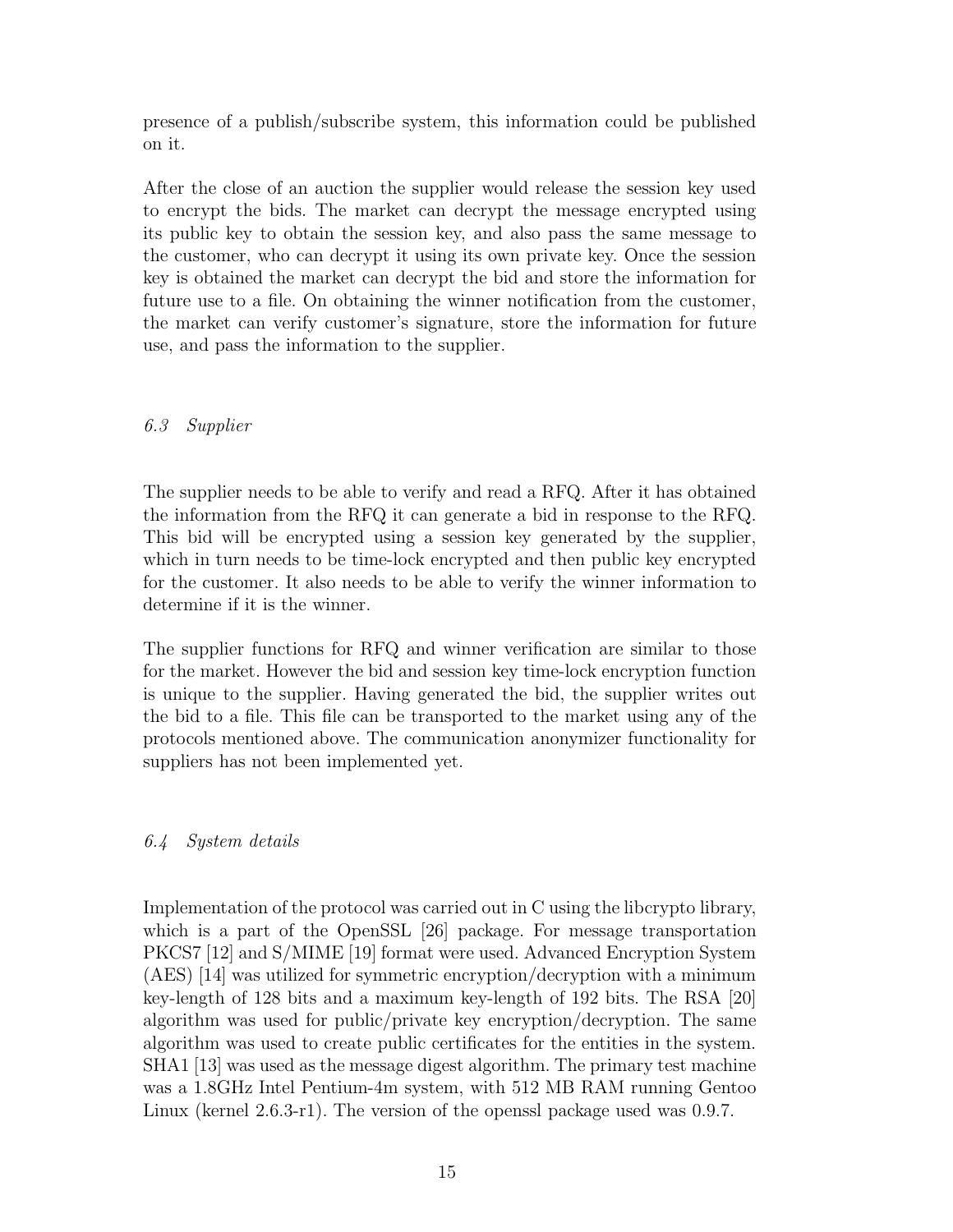# 7 Related Work

Most of the related work has either been in the area of securing auctions or in agent security, without much overlap between the two. In the field of auction security majority of the work has been done on sealed bid auctions in which the auction outcome is made public. Most of these protocols require  $m$ auctioneers out of which at least n should be trustworthy (*threshold cryptog*raphy). Franklin and Reiter proposed one of these earlier systems in which using a variation of the secret sharing scheme algorithm they try to reduce the trust on the auctioneer [9]. In their system the value of  $n$  is a third of m. The resulting system requires exchange of numerous messages making it highly inefficient. This system cannot be applied to MAGNET as there exists only a single instance of the market (auctioneer).

SAM [15] is a system in which the trust is shifted from the auctioneer to a hardware implemented secure co-processor [28]. The basic idea is to replace the auctioneer by a combination of hardware and software which can be trusted by all the parties involved in the auction mechanism. Members examine the source code and the executable of the auctioneer software, before it is embedded into the secure co-processor. Any tampering of the hardware results in its selfdestruction. The system is similar to MAGNET in the sense that only a single auctioneer exists in the system. However, the market in MAGNET is not absolutely trusted as SAM is supposed to be.

Protocols in which the auctioneer is completely eliminated have also been proposed [1]. The idea behind such protocols is to let the bidders decide the winner themselves by splitting and distributing all the bids amongst all the bidders. Using a secret sharing scheme, the bids can be assembled only if all the bidders are willing to do so. As long as a single bidder does not collude with the other bidders, individual bids cannot be determined. In case all the bidders collude, the auction mechanism becomes an "open cry" auction. Once the bids are reassembled the winner can be determined by finding the highest bid. This system cannot be applied to MAGNET as the winner determination process is more complex than simply determining the highest bid [2].

Some work has also been done on developing secure auction protocols for combinatorial auctions [25]. The focus of the research was on finding an optimal solution to combinatorial auctions, using secure auction servers. A system which utilizes a temporarily secret bid commitment has also been proposed [24].

When it comes to securing agents research has been done in the field of secure agent matchmaking [8], whereas an agent is used to establish communication between different individuals with similar interests. All individuals run the same copy (or clone) of the agent code. This in essence means communicating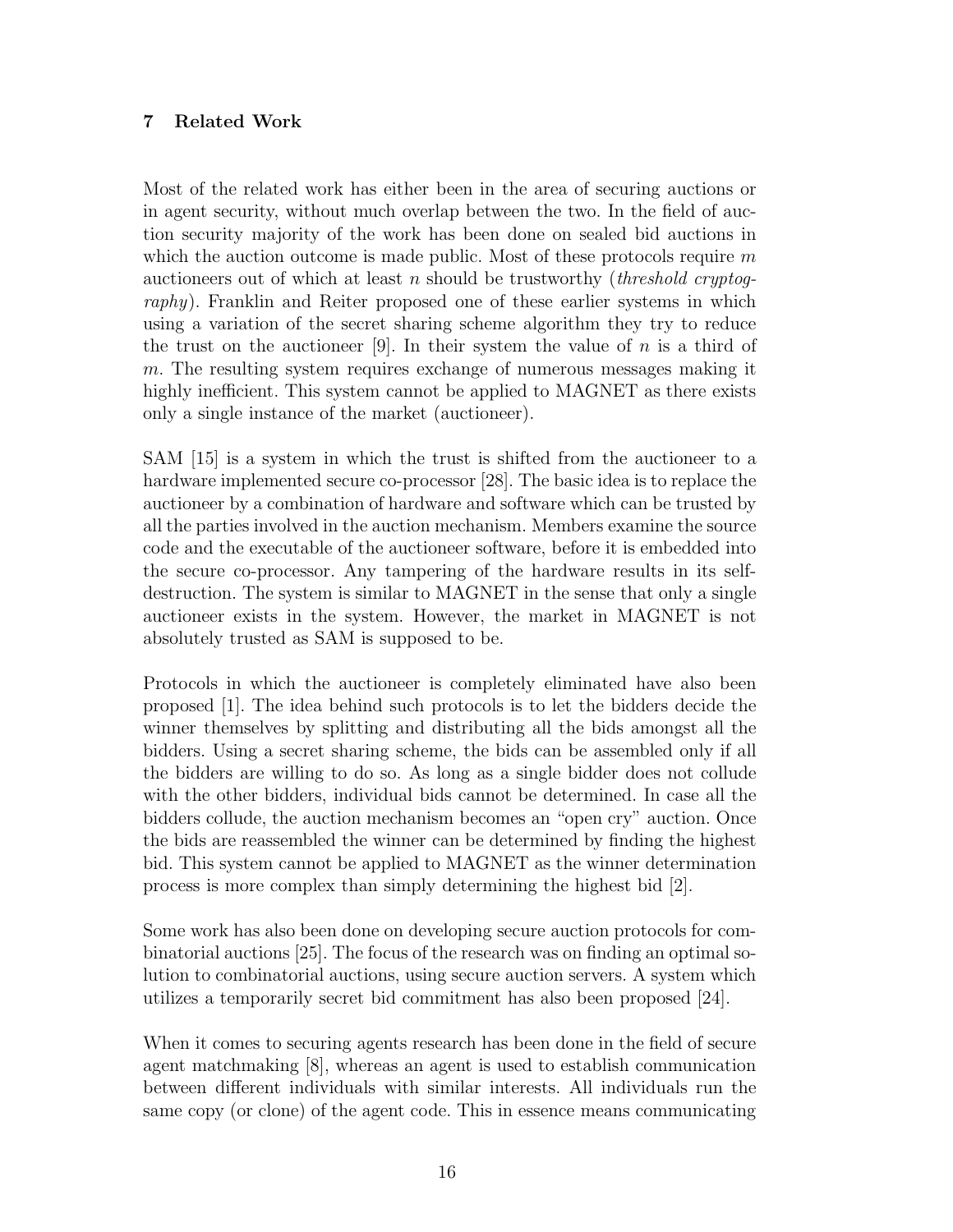amongst various instances of the same agent having identical characteristics.

Research has also been done on constructing secure agent societies from the ground up [18]. The FIPA [7] agents standard body has proposed some standards in this direction [23] as well. At the same time there has been work conducted on adding security and trust to existing agent systems [27]. There has also been work, on using a secure agent to secure transactions between other agents [17].

However, none of the systems described above meet all the security requirements faced by multi-agent marketplaces like MAGNET in the manner we have described.

# 8 Conclusion and Future Work

In this paper we have presented ideas from recent work in security protocols for conducting secure electronic auctions using multiple agents. We have proposed a security architecture that would ensure the security of MAGNET and similar multi-agent marketplaces when used over public networks. Using various existing technologies, our protocol builds upon the trust model of the original marketplace and develops a system which has better methods of controlling fraud and deception.

We have implemented the proposed solution for use within the existing MAG-NET system. Eventually we would like to release a secure version of the system to be used over the Internet. Once the market agent has been implemented we would also like to implement the publish/subscribe system and setup a communication anonymizer amongst the agents. We would also like to focus our work on establishing protocols for agent registration and payment collection in the execution phase once an auction has been closed. Including fault tolerance into the system, so that the auction does not fail because of the failure of the entities involved, is also a part of our future plans.

# References

- [1] Felix Brandt. A verifiable, bidder-resolved auction protocol. In Proceedings of the 5th International Workshop on Deception, Fraud and Trust in Agent Societies (Special Track on Privacy and Protection with Multi-Agent Systems), pages 18–25, 2002.
- [2] J. Collins and M. Gini. Performance of winner determination search in combinatorial auctions with time constraints. Submitted to the First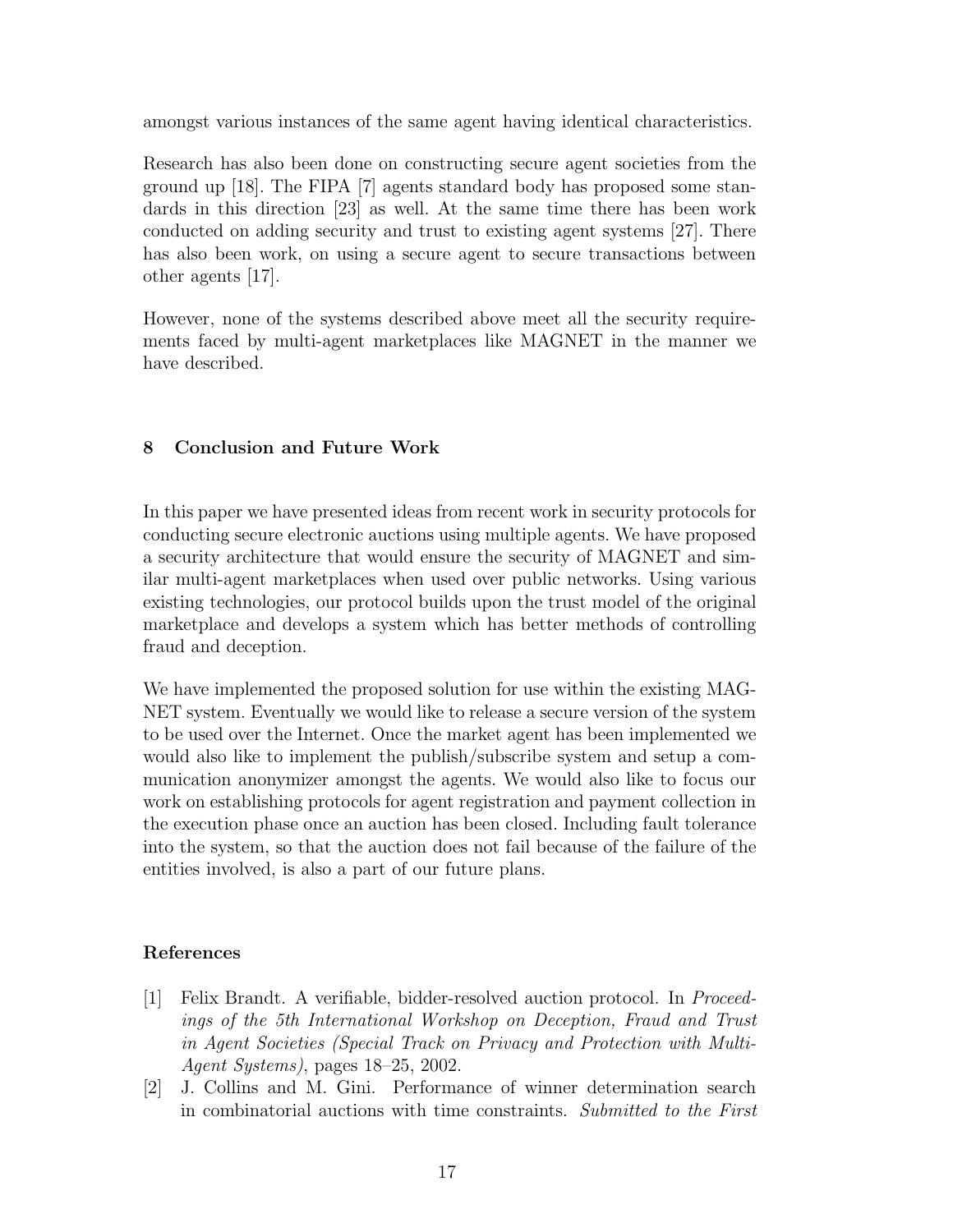International Joint Conference on Autonomous Agents and Multi-Agent Systems, July 2002.

- [3] John Collins, Güleser Demir, and Maria Gini. Bidtree ordering in IDA\* combinatorial auction winner-determination with side constraints. In J. Padget, Onn Shehory, David Parkes, Norman Sadeh, and William Walsh, editors, *Agent Mediated Electronic Commerce IV*, volume LNAI2531, pages 17–33. Springer-Verlag, 2002.
- [4] John Collins, Scott Jamison, Maria Gini, and Bamshad Mobasher. Temporal strategies in a multi-agent contracting protocol. In AAAI-97 Workshop on AI in Electronic Commerce, July 1997.
- [5] John Collins, Wolfgang Ketter, and Maria Gini. A multi-agent negotiation testbed for contracting tasks with temporal and precedence constraints. 7(1):35–57, 2002.
- [6] John Collins, Ben Youngdahl, Scott Jamison, Bamshad Mobasher, and Maria Gini. A market architecture for multi-agent contracting. pages 285–292, May 1998.
- [7] FIPA. The foundation for intelligent physical agents. http://www.fipa.org/.
- [8] L. N. Foner. A security architecture for multi-agent matchmaking. In Second International Conference on Multi-Agent Systems, 1996.
- [9] M. Franklin and M. Reiter. The Design and Implementation of a Secure Auction Service. In Proc. IEEE Symp. on Security and Privacy, pages 2–14, Oakland, Ca, 1995. IEEE Computer Society Press.
- [10] Michael J. Freedman and Robert Morris. Tarzan: A peer-to-peer anonymizing network layer. In Proceedings of the 9th ACM Conference on Computer and Communications Security (CCS 2002), Washington, D.C., November 2002.
- [11] M. Joye G. Ateniese, J. Camenisch and G. Tsudik. A practical and provably secure coalition-resistant group signature scheme. In Mihir Bellare, editor, Advances in Cryptology - CRYPTO 2000, 20th Annual International Cryptology Conference, volume 1880 of Lecture Notes in Computer Science, pages 255–270, Santa Barbara, California, USA, August 2000. Springer.
- [12] RSA Laboratories. Pkcs #7: Cryptographic message syntax standard. Technical Report 1.5, RSA Labs, November 1993.
- [13] National Institute of Standards and Technology (NIST). Secure hash standard. FIPS Publication 180-1, April 1995.
- [14] National Institute of Standards and Technology (NIST). Advanced encryption standard (aes). FIPS Publication 197, November 2001.
- [15] Adrian Perrig, Sean Smith, Dawn Song, and J. Doug Tygar. SAM: A flexible and secure auction architecture using trusted hardware. In First International Workshop on Internet Computing and E-Commerce (ICEC'01), pages 170–170, April 2001.
- [16] Charles Phillips and Mary Meeker. The B2B internet report Collaborative commerce. Morgan Stanley Dean Witter, April 2000.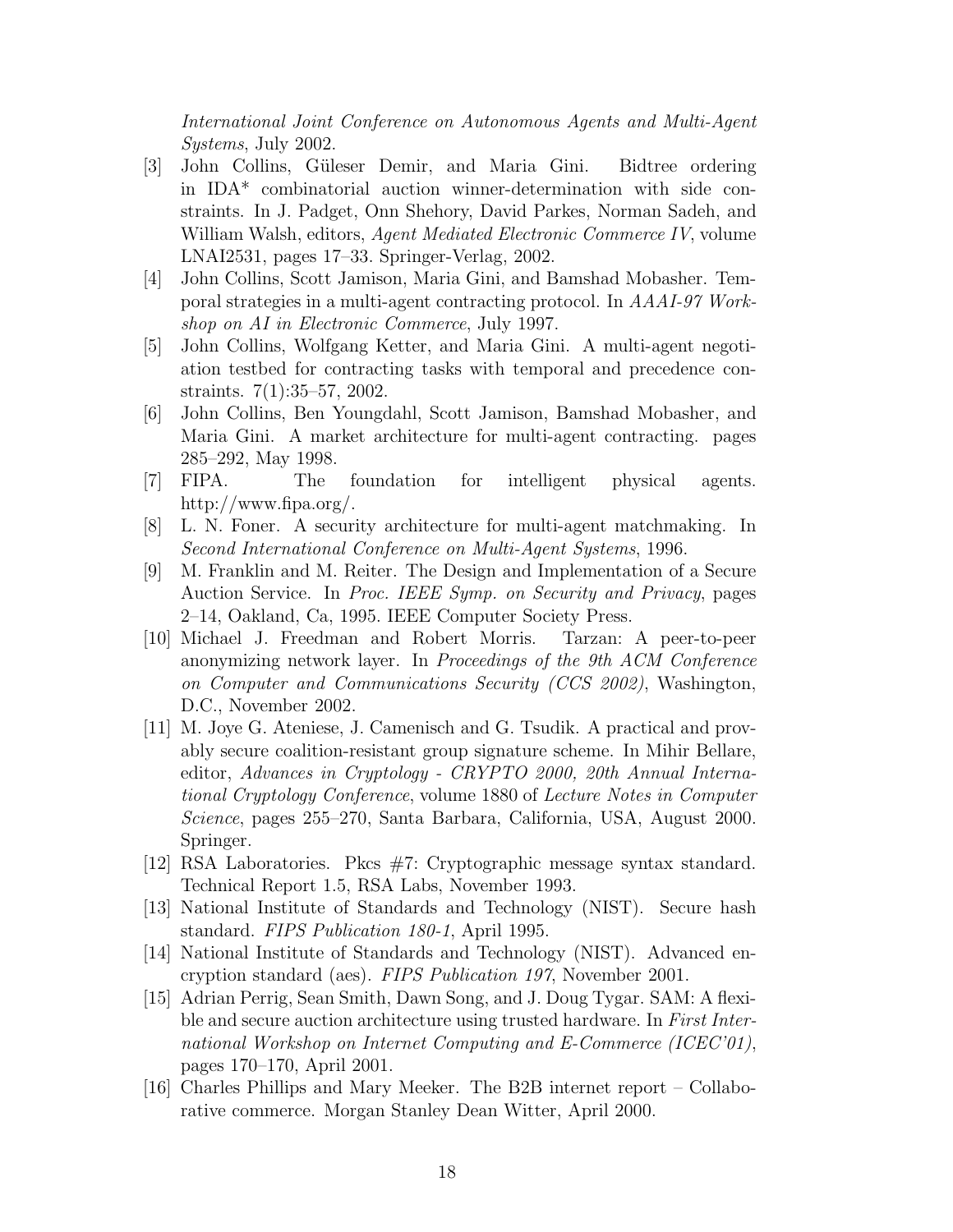- [17] He Qi, Katia Sycara, and T Finin. Personal security agent: Kqml-based pki. In Proceedings of the 2nd International Conference on Autonomous Agents and Multi Agent Systems, Minneapolis, MN,, May 1998.
- [18] He Qi, Katia Sycara, and Zhongmin Su. Security infrastructure for software agent societies. In Christiano Castelfranchi and Yao-Hua Tan, editors, Trust and Deception in Virtual Societies, pages 139–156. Kluwer Academic Publishers, 2001.
- [19] B. Ramsdell. S/MIME version 3 message specification. Technical report, Internet Engineering Task Force, May 1998. Work in progress.
- [20] R. L. Rivest, A. Shamir, and L. Adleman. A method for obtaining digital signatures and public-key cryptosystems. Communications of the ACM, 21(2):120–126, 1978.
- [21] R. L. Rivest, A. Shamir, and D. A. Wagner. Time-lock puzzles and timedrelease crypto. Technical Report MIT/LCS/TR-684, MIT, 1996.
- [22] Dawn Song and Jonathan Millen. Secure auctions in a publish/subscribe system. Available at http://www.csl.sri.com/users/millen/papers/dcca8.ps, 2000.
- [23] Monique Calisti Stefan Poslad, Patricia Charlton. Specifying standard security mechanisms in multi-agent systems. In Rino Falcone, K. Suzanne Barber, Larry Korba, and Munindar P. Singh, editors, Trust, Reputation, and Security: Theories and Practice, AAMAS 2002 International Workshop, Bologna, Italy, July 15, 2002, Selected and Invited Papers, volume 2631 of Lecture Notes in Computer Science, pages 163–176. Springer, 2003.
- [24] Stuart G. Stubblebine and Paul F. Syverson. Fair on-line auctions without special trusted parties. Lecture Notes in Computer Science, 1648:230–240, 1999.
- [25] K. Suzuki and M. Yokoo. Secure combinatorial auctions by dynamic programming with polynomial secret sharing. In Proceedings of Sixth International Financial Cryptography Conference (FC-02)., 2002.
- [26] OpenSSL Project team. OpenSSL. http://www.openssl.org/.
- [27] H. Chi Wong and Katia P. Sycara. Adding security and trust to multiagent systems. Applied Artificial Intelligence, 14(9):927–941, 2000.
- [28] Bennet Yee and Doug Tygar. Secure coprocessors in electronic commerce applications. In Proceedings of The First USENIX Workshop on Electronic Commerce, New York, New York, July 1995.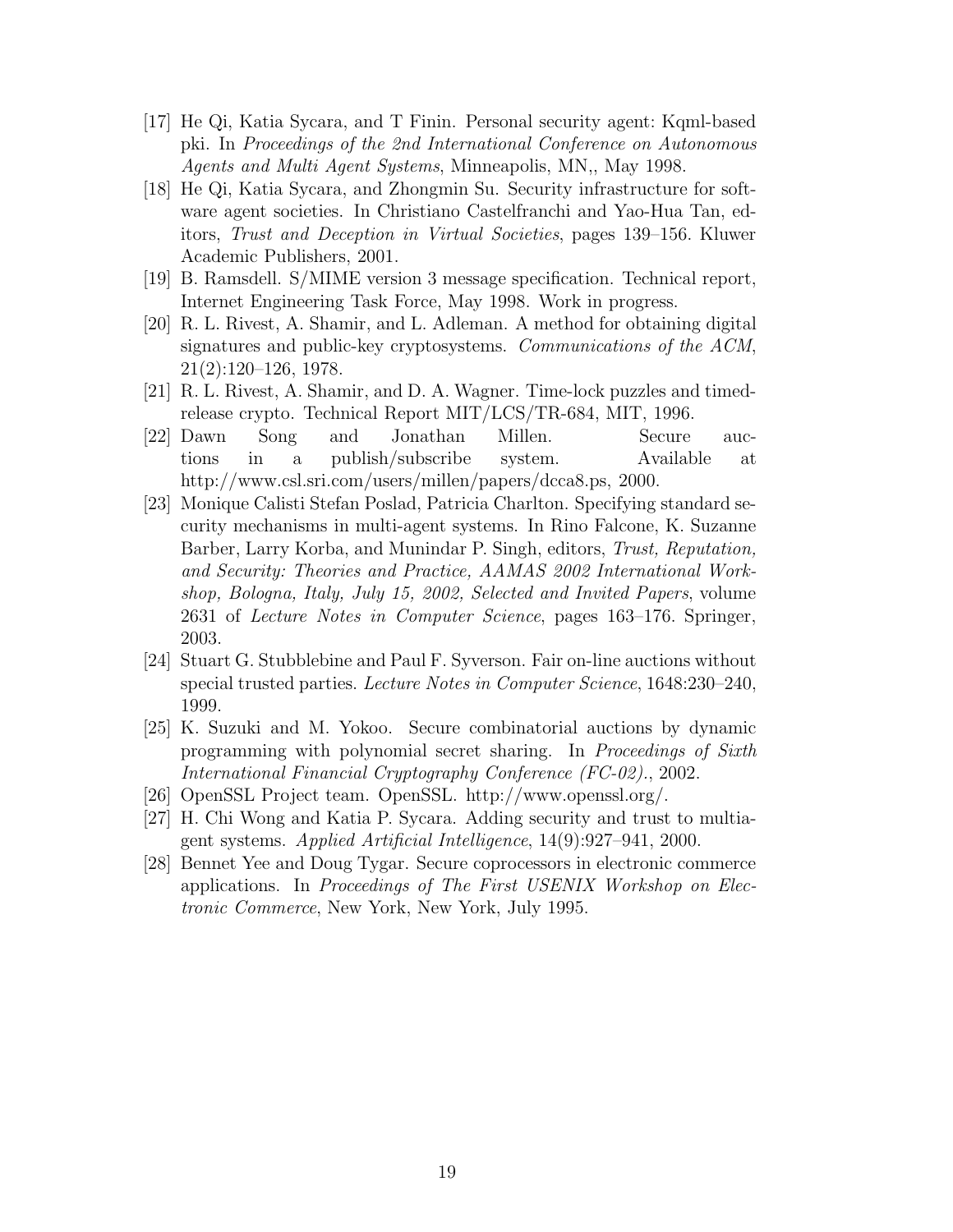

Fig. 1. MAGNET's original three step protocol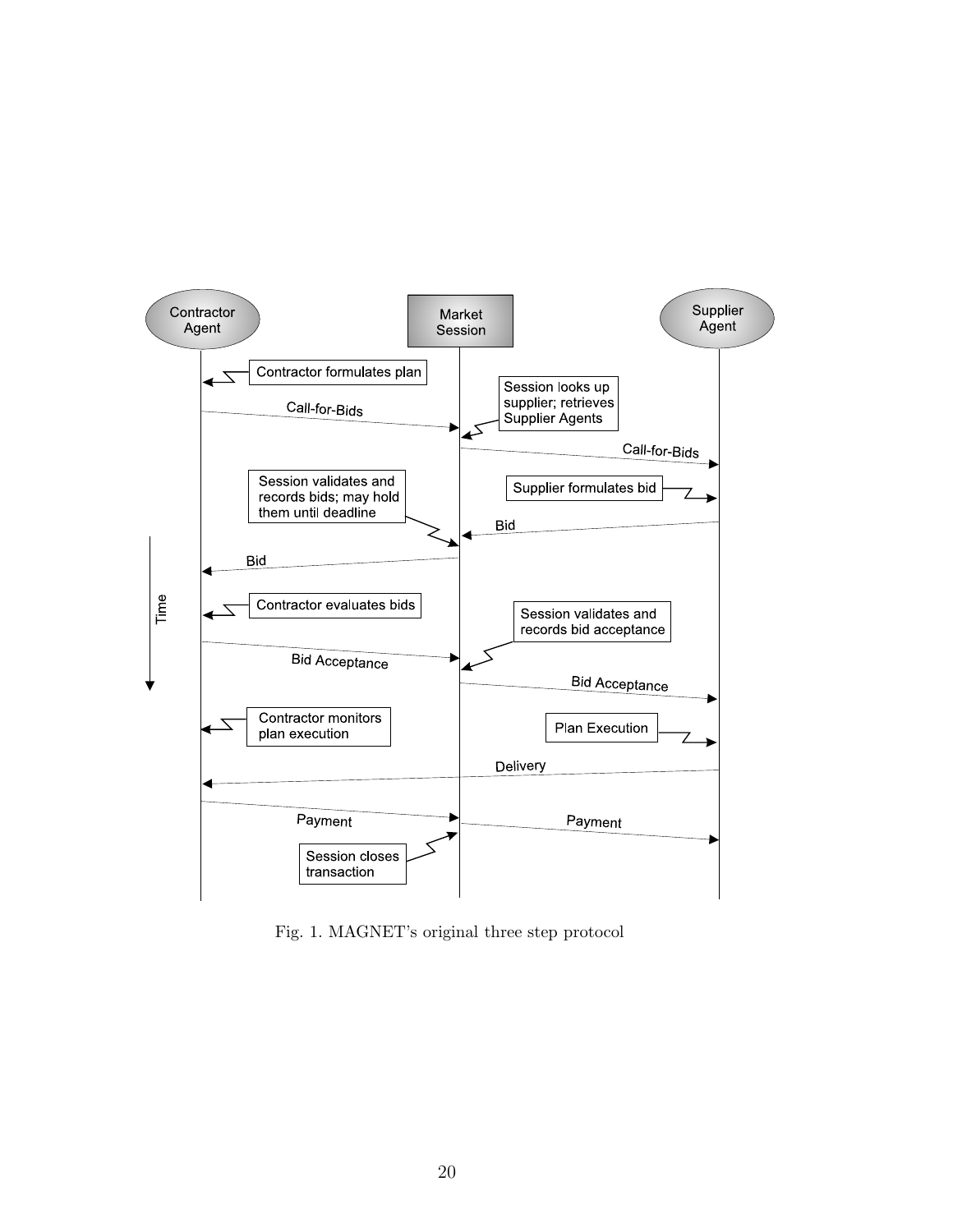

Fig. 2. The Secure MAGNET system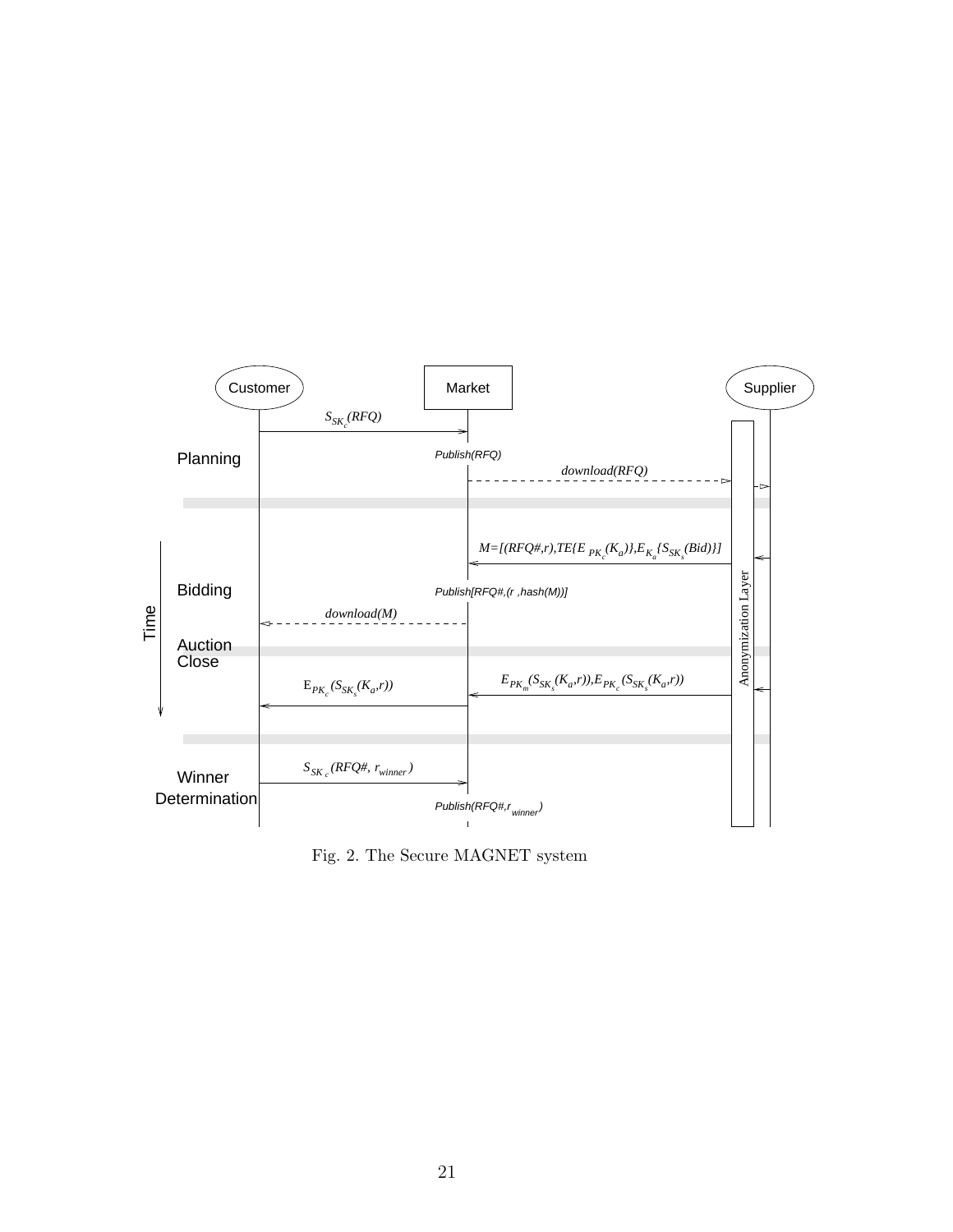

Fig. 3. Value of  $S$  for different processors